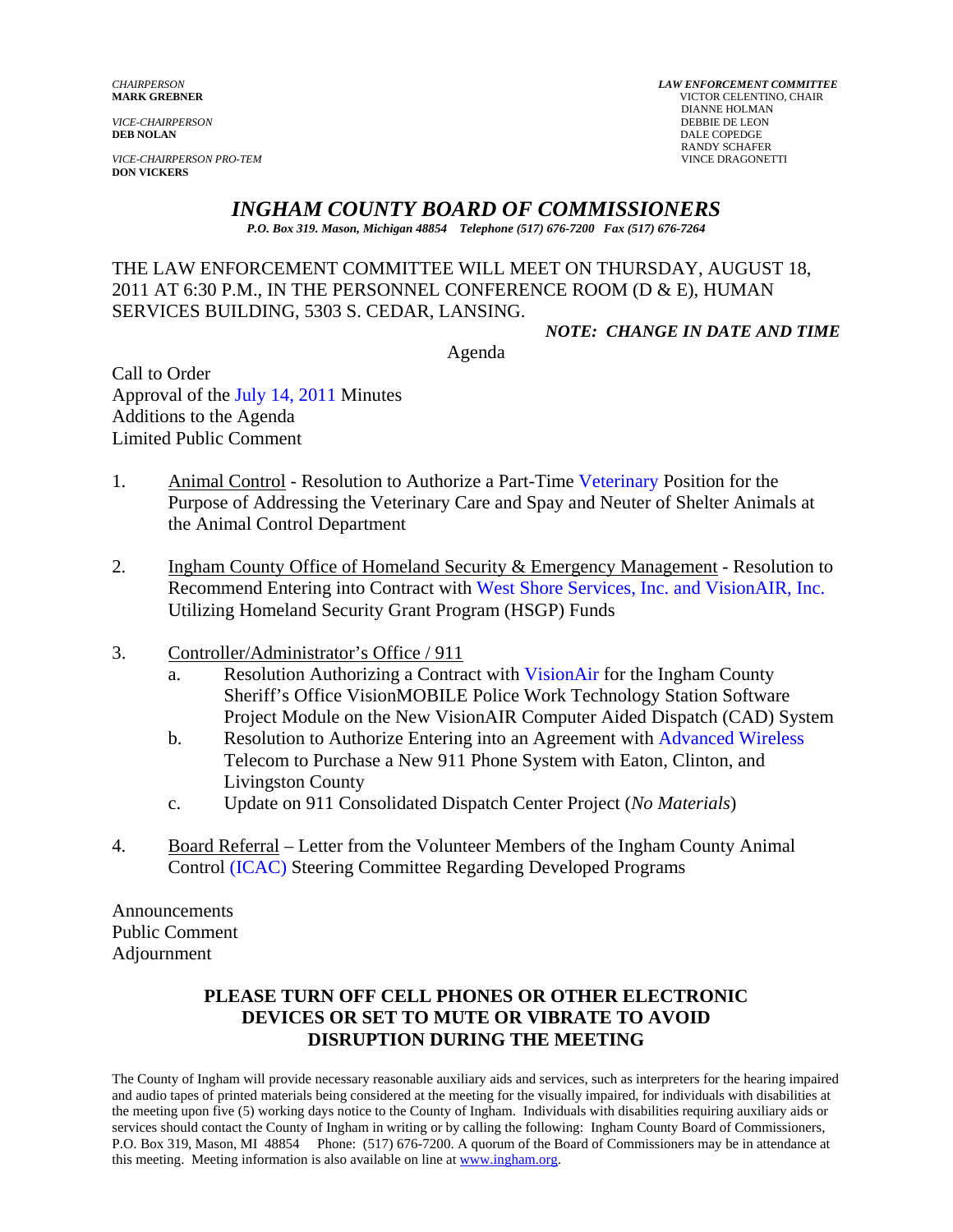### LAW ENFORCEMENT COMMITTEE July 14, 2011 **Minutes**

<span id="page-1-0"></span>

| <b>Members Present:</b> | Victor Celentino, Dianne Holman, Dale Copedge, Randy Schafer,<br>Vince Dragonetti, and Board Chairperson Grebner          |
|-------------------------|---------------------------------------------------------------------------------------------------------------------------|
| Members Absent:         | Debbie De Leon                                                                                                            |
| <b>Others Present:</b>  | Mary Lannoye, John Neilsen, Jonathan Terrill, Rick Terrill, Bryian Bob,<br>Allan Spyke, Sam Davis, Chad Riehl, and others |

The meeting was called to order by Chairperson Celentino at 6:02 p.m. in the Personnel Conference Room "D & E" of the Human Services Building, 5303 S. Cedar Street, Lansing.

Approval of the June 16, 2011 Minutes The June 16, 2011 Minutes were approved as submitted.

Additions to the Agenda None.

Limited Public Comment None.

MOVED BY COMM. SCHAFER, SUPPORTED BY COMM. COPEDGE, TO APPROVE A CONSENT AGENDA FOR THE FOLLOWING ITEMS:

- 1. Sheriff's Office
	- b. Resolution to Enter Into an Agreement with the City of Lansing to Accept the 2011 Local Jag Grant from the Department of Justice
	- c. Resolution to Amend the Delhi Township Police Services Contract by Adding a School Resource Officer
- 2. Community Corrections Advisory Board Resolution Authorizing Entering Into a Contract with the City of Lansing for an Allocation of Funds to Ingham County/City of Lansing Community Corrections for the City 2011-2012 Fiscal Year

MOTION CARRIED UNANIMOUSLY. Absent: Comm. De Leon

MOVED BY COMM. SCHAFER, SUPPORTED BY COMM. COPEDGE, TO APPROVE THE ITEMS ON THE CONSENT AGENDA.

MOTION CARRIED UNANIMOUSLY. Absent: Comm. De Leon

(Board Chairperson Grebner arrived at 6:06 p.m.)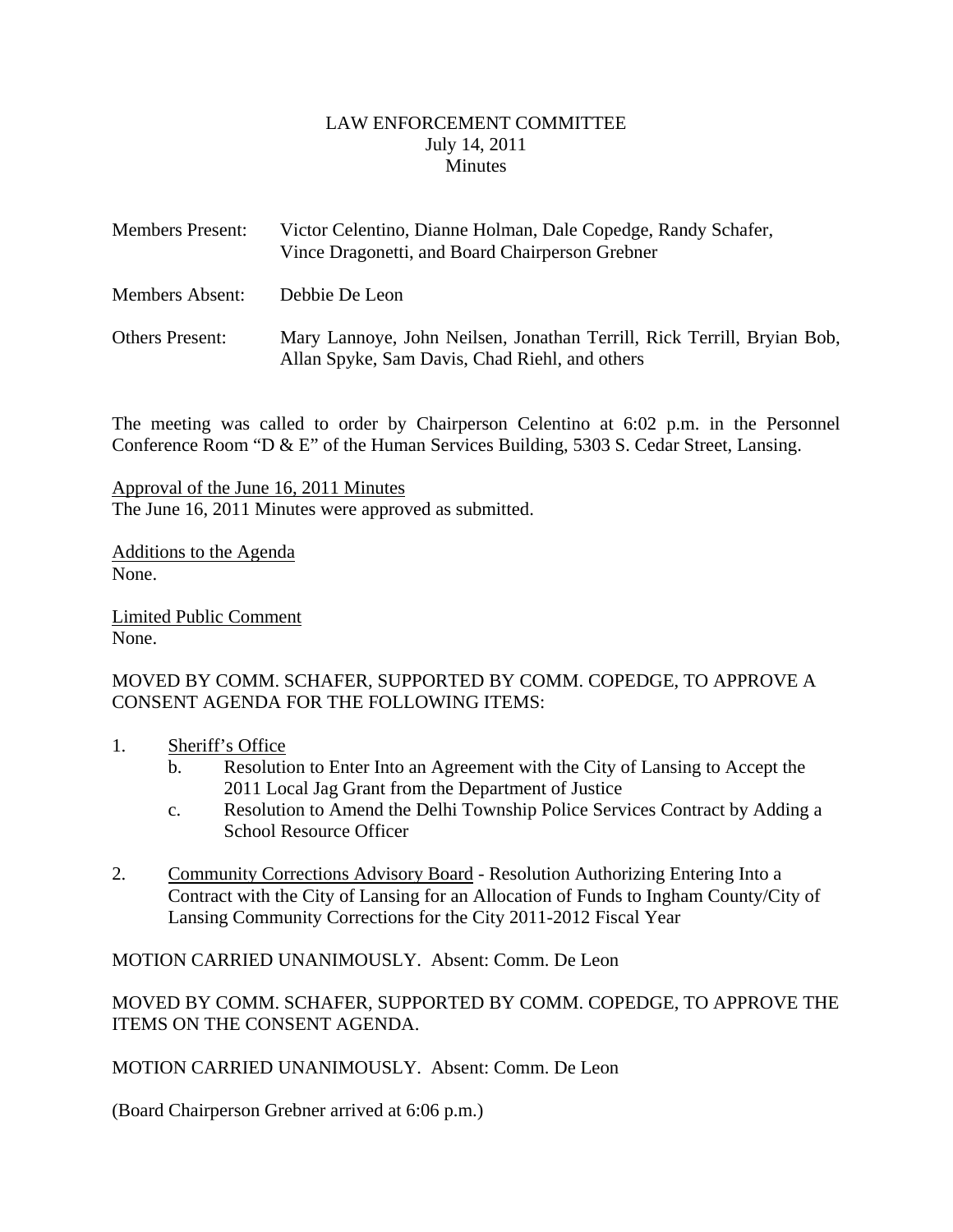- 1. Sheriff's Office
	- a. Update on Inmate Billing Program (*No Materials*)

Undersheriff Spyke and Major Davis updated the Committee on the Inmate Billing Program.

Major Davis reviewed the 2010 and 2011 collectables in default, collection efforts and how much had been collected. He expressed his concern that the current collection policy has not been successful. He explained that the Sheriff's Office has been reviewing the collection policies of another state, and various Michigan counties. He stated they are working with Corporate Counsel for alternative policy ideas.

Comm. Dragonetti asked if the inmates could afford to pay their debt. Major Davis stated that they work with the Collection Bureau, but is uncertain if their efforts are aggressive enough. Undersheriff Spyke stated that in the past there were different collection levels including a sliding scale based on the ability of the inmate to pay. Comm. Dragonetti asked if current policy is to send letters. Undersheriff Spyke stated yes. Comm. Copedge suggested garnishing wages. There was a discussion of various collection policy ideas. Chairperson Celentino stated that the Committee would like the Sheriff and Controller to revise the current policy. Undersheriff Spyke stated he would also like to work with the Budget Department.

Comm. Grebner expressed his concern that it is a waste of County money to pursue inmates that cannot pay. He also expressed his concern that certain policies could use a significant amount of the County's resources where collection would not be significant. He suggested the return be a 2 to 1 ratio.

Major Davis stated that Corporate Counsel is currently exploring collection options. He also explained a State mandated form he is currently working with Counsel to revise in order to collect debt at outset. Comm. Holman expressed her concern that accounts could be emptied before outset. Major Davis agreed and stated some practices take a percentage paid monthly. Undersheriff Spyke explained the debt of repeat offenders and the potential for collecting from them at onset. Major Davis stated that working with the Courts and "good time" would be evaluated in conjunction with payments. He emphasized he is working with Corporate Counsel on these ideas.

The Committee directed the Sheriff's Office to pursue new policies for collections.

3. Controller's Office/Ingham County Building Authority - Resolution Authorizing the Ingham County Building Authority to Proceed with the Ingham County Consolidated 911 Dispatch Center Project with a Revised Project Design *(Materials to be Distributed Under Separate Cover)* 

MOVED BY COMM. COPEDGE, SUPPORTED BY COMM. DRAGONETTI, TO APPROVE THE RESOLUTION AUTHORIZING THE INGHAM COUNTY BUILDING AUTHORITY TO PROCEED WITH THE INGHAM COUNTY CONSOLIDATED 911 DISPATCH CENTER PROJECT WITH A REVISED PROJECT DESIGN*.*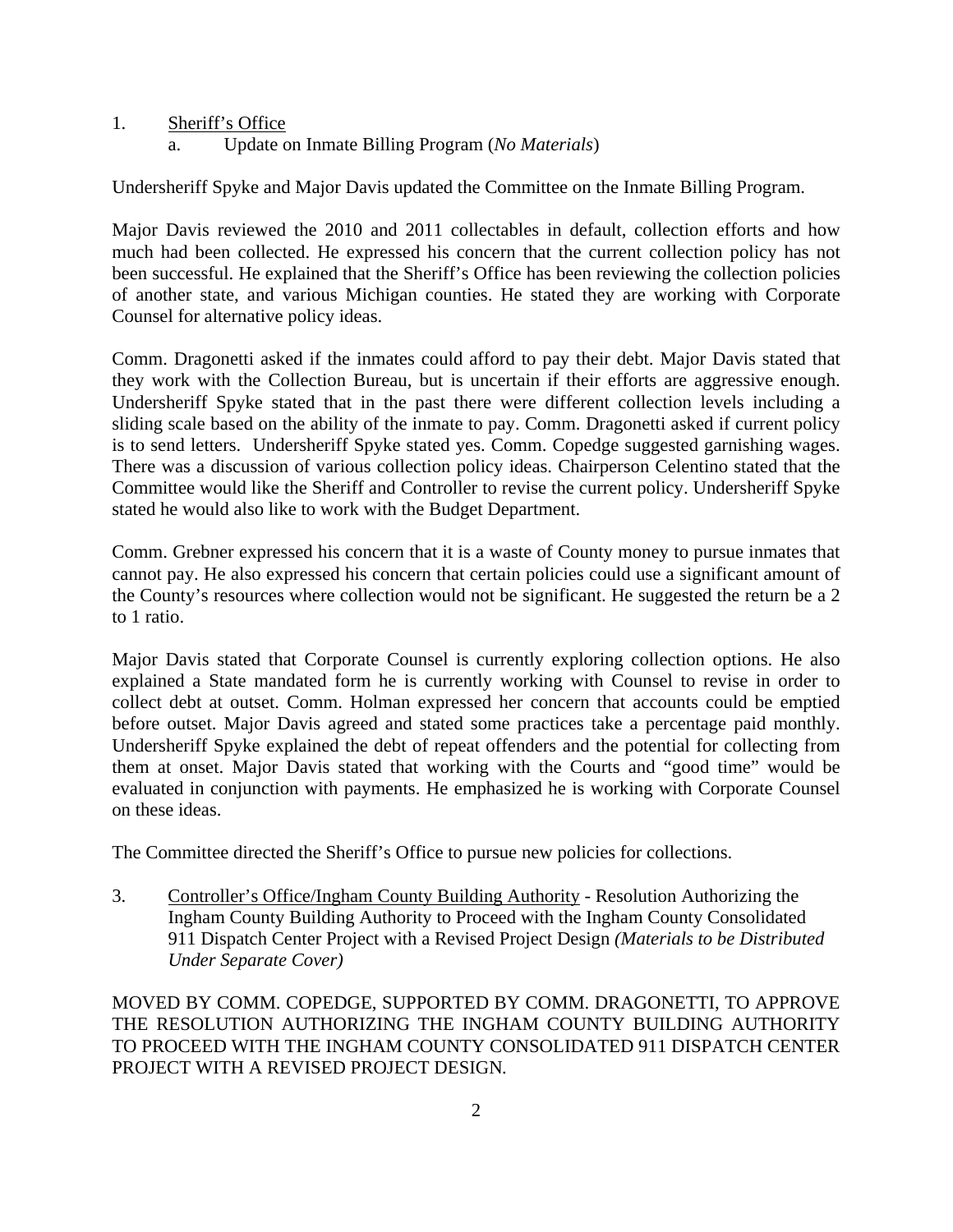Mr. Neilsen reviewed the June 9-1-1 Update specifically the over-budget concerns based on the bids received at that time, plus, the request made to the architect for value engineering. He explained that there were new changes primarily to the electrical and mechanical portion of the project and requests for re-bid have been sent out. He noted that all bids will be submitted by July 26, 2011 which coincides with the regular Board meeting that evening. He explained that time is of the essence to begin construction to avoid winter construction cost increases. Mr. Neilsen stated that Chad Riehl, Clark Construction and Rick Terrill, Director of Facilities would answer any questions.

Comm. Grebner asked why the budget and the bids were so far apart. Mr. Terrill summarized the problem as being high-end equipment, minimal bid participation, and the estimate missed the mark. Comm. Grebner asked Mr. Riehl if missing the estimate is normal, just bad luck or was the estimate wrong. Mr. Riehl attributed the discrepancy to minimal bid participation and the estimate was off. Chairperson. Celentino asked if he knew why the estimate was off. Mr. Riehl said his opinion is lack of participation, and both labor and equipment costs. Comm. Grebner asked if he would blame it on the PLA. Mr. Riehl said no because of the Davis Beacon Act. Mr. Terrill stated he does not have sufficient data for comparison and the uncertainty of participation equating to cost savings.

Comm. Copedge asked if the building would still be LEED certified. Mr. Terrill stated the building will be LEED certified by a few points; however, it is not considered silver or platinum. He also stated that the building will pay for itself through the offset of energy consumption. Comm. Copedge asked if costs were because of certain equipment, services, licenses or vendor preference. Mr. Riehl stated no. However, areas were opened to additional manufacturers of equipment; there is competition between vendors. Mr. Riehl stated there is one-year service with the project.

Comm. Dragonetti asked if the new changes allow for the planned future expansions. Mr. Terrill stated that the design and layout of the building has not changed. Comm. Dragonetti asked how the estimate could have been that far apart from the bids. Mr. Riehl stated he would have liked to have been closer.

Comm. Schafer asked if the conference room would be a part of the building. Mr. Terrill stated that the multi-purpose room would not be part of the original building, but could be added at a later time. Comm. Schafer expressed concern that the building be built correctly and not short change what is needed for a 9-1-1 Center. Chairperson Celentino asked if there was a conference room. Mr. Terrill answered yes.

### MOTION CARRIED UNANIMOUSLY. Absent: Comm. De Leon

4. Board Referral - Letter from McCartney & Company, P.C. with the Annual Accounting for the Ingham County 9-1-1 Service District Attached

Mr. Neilsen explained the phone bill costs.

The Board Referral was received and placed on file.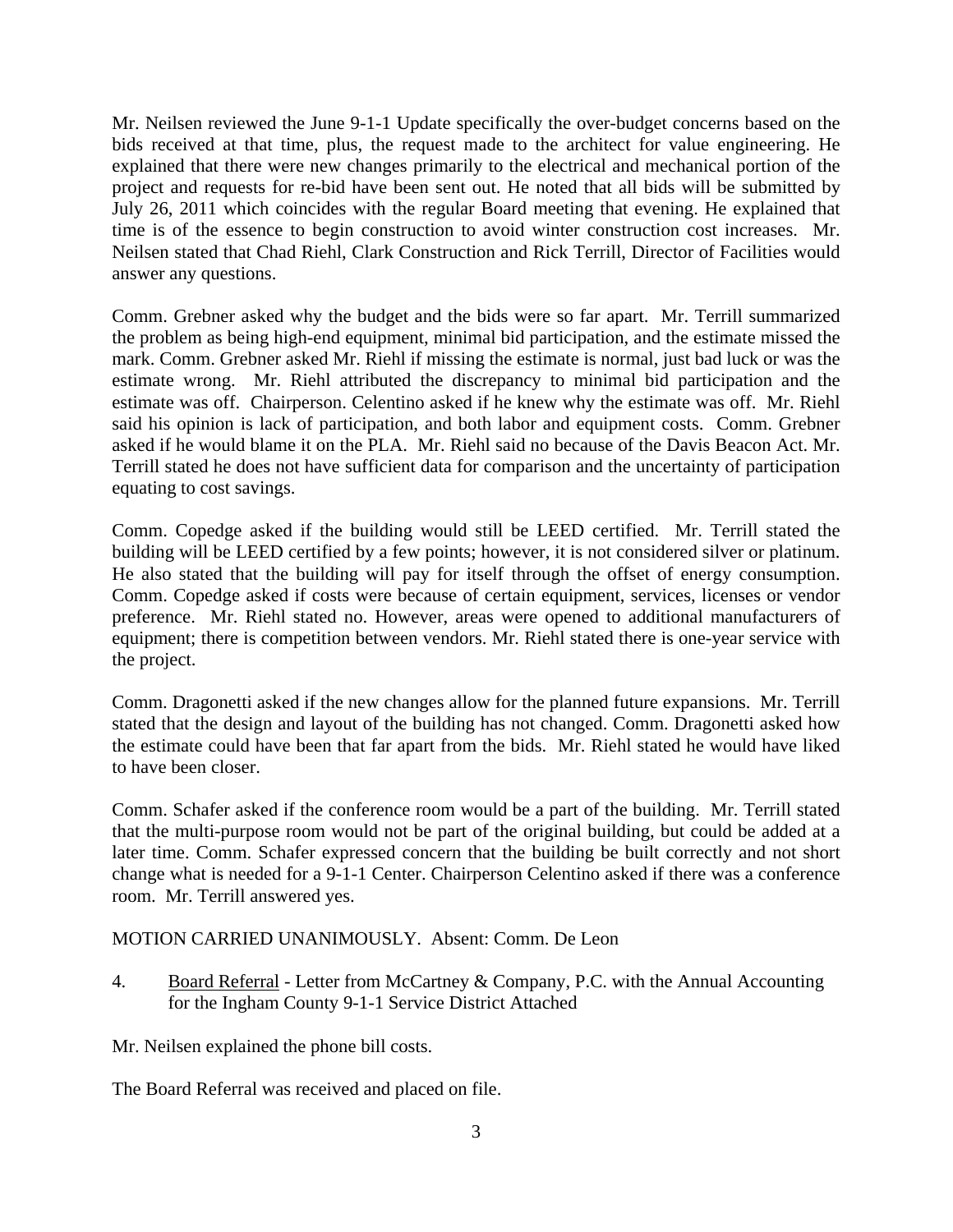**Announcements** 

Chairperson Celentino informed the Committee that the August, Law Enforcement meeting has been changed to August 18, 2011 at 6:30 p.m.

Public Comment None.

The meeting adjourned at approximately 6:56 p.m.

Respectfully submitted,

Julie Buckmaster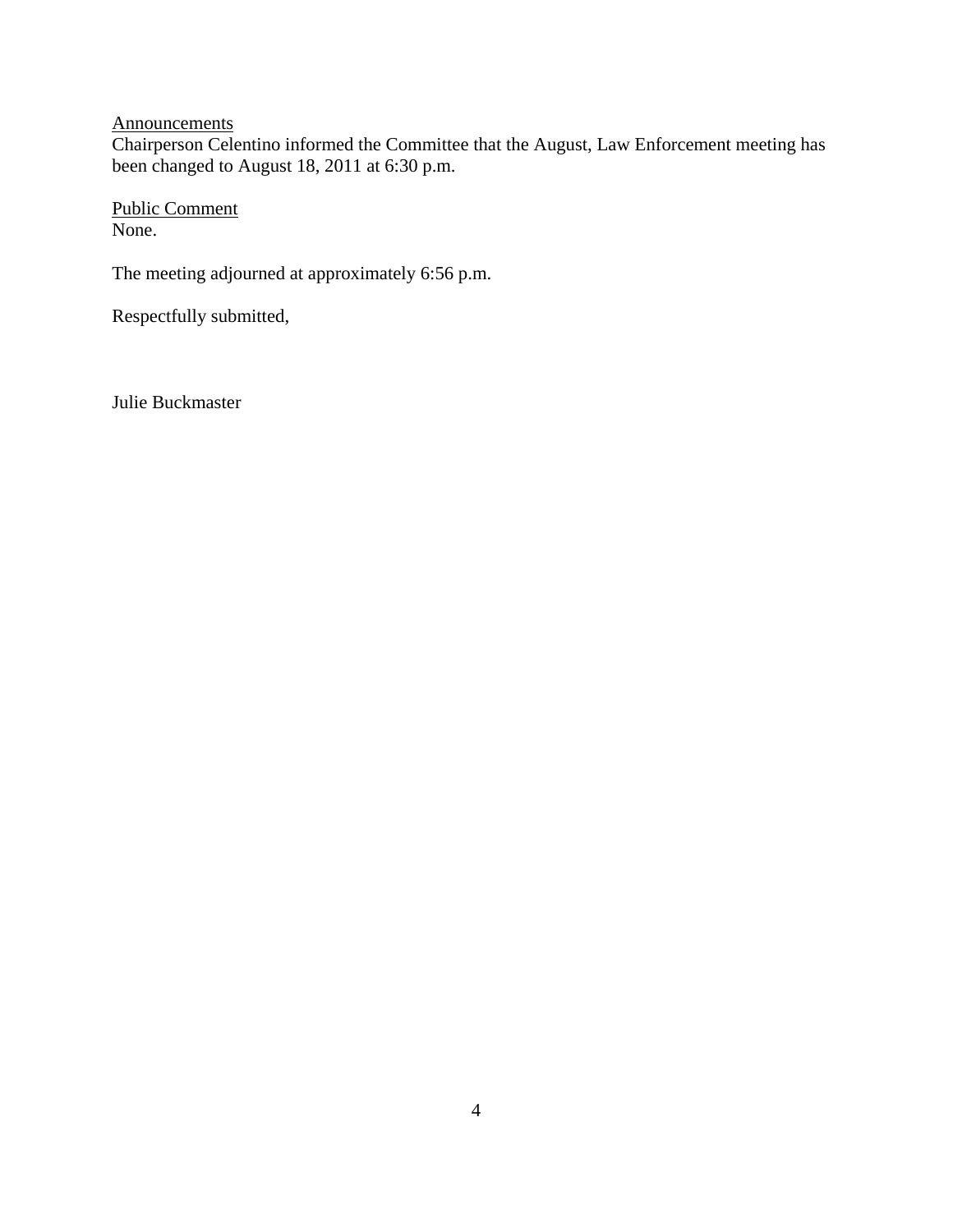# **AUGUST 18, 2011 LAW ENFORCEMENT AGENDA STAFF REVIEW SUMMARY**

### **RESOLUTION ACTION ITEMS:**

### **The Deputy Controller is recommending approval of the following resolutions:**

*1. Animal Control - Resolution to Authorize a Part-Time Veterinary Position for the Purpose of Addressing the Veterinary Care and Spay and Neuter of Shelter Animals at the Animal Control Department* 

This resolution would authorize creating a part time Veterinarian position at the Animal Control Shelter to replace a contract for Veterinarian services. Over the years it has been difficult to recruit and retain Veterinarian's through a contract at the Animal Control Shelter. The Director has proposed the creation of a part-time shelter Veterinarian position to create some stability in this service.

HR has reviewed this new position and is recommending a MCF 08, 0.5 FTE. (\$39.760-\$45,926, Personnel Cost range) with an effective start date of September 1, 2011. The position would be funded by existing budgeted funds allocated for the purpose of veterinary services contract and spay and neuter services.

*2. Ingham County Office of Homeland Security & Emergency Management - Resolution to Recommend Entering into Contract with Vendors West Shore Services, Inc., and VisionAIR Inc. Utilizing Homeland Security Grant Program (HSGP) Funds* 

This resolution would authorize vendor selection and final costs for two previously approved grant projects. The Ingham County the Board of Commissioners previously approved through Resolution #10-379 the acceptance of FY 2009 Homeland Security Grant Program Funds, and specifically the following two grant funded projects.

- 1) Ingham County Alert & Warning Sirens Project to include (4) four sirens to be installed at the following locations: (1) Aurelius Twp, (1) Alaiedon Twp, and (2) in East Lansing.
- 2) Updating VisionCAD in the Emergency Operations Center (EOC).

West Shore Services, Inc., has been selected to purchase and install 4 Alert & Warning Sirens for a total cost of \$79,600.00.

VisionAIR has been selected for VisionCAD backup dispatch software in the amount of \$9,294.00.

The total cost of these two previously approved grant projects are not to exceed \$88,894.00.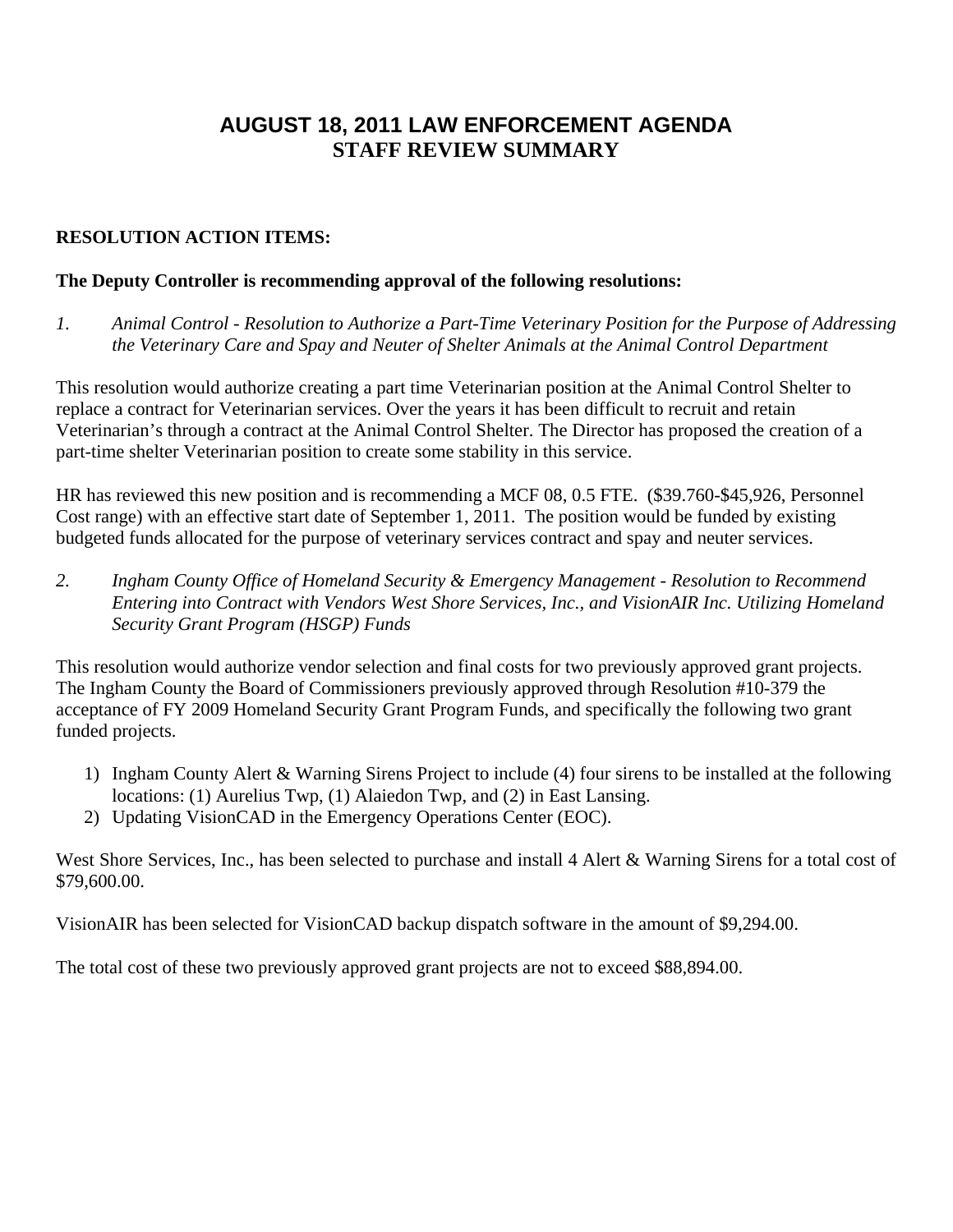- *3. Controller/Administrator's Office / 911*
- *a. Resolution Authorizing a Contract with VisionAIR for the Ingham County Sheriff's Office VisionMOBILE Police Work Technology Station Software Project Module on the New VisionAIR Computer Aided Dispatch (CAD) System*

This resolution would authorize a contract with VisionAIR, Inc. for the purchase of the VisionMOBILE Police Work Technology Station Software Project module for the Sheriff's Office to be used in conjunction with the Lansing 911 Center VisionAIR CAD System that is scheduled to go live in late September (Estimated live date is September 22, 2011).

The VisionAIR cost is \$115,000 and we are recommending a 5% project contingency cost of \$5,750 for a total project cost of \$120,750.00.

| - VisionAIR VisionMOBILE      | 115,000.00   |
|-------------------------------|--------------|
| Plus Project Contingency Fund | 5,750.00     |
| TOTAL PROJECT COSTS           | \$120,750.00 |

\* This quote includes itemized GSA pricing

The funds up to \$120,750 will come from the 911 Fund for Management and System Improvements. This would enable the Sheriff's Office to both maintain current capabilities and be upgraded to enhanced features. (See attached communication.)

*b. Resolution to Authorize Entering into an Agreement with Advanced Wireless Telecom to Purchase a New 911 Phone System with Eaton, Clinton, and Livingston County* 

This resolution would authorize entering into an agreement to purchase Ingham County's portion of a new 911 phone system from Advance Wireless Telecom in the amount of \$708,649.15, in addition \$47,500 is approved to move and consolidate the phone system from the Lansing and East Lansing 911 Center's to the new Ingham County 911 Center for a total contract cost of \$756,149.15. Finally, a five per cent contingency fund is also authorized in the amount of \$ 37,807.85 for a total project cost of up to \$793,957. This is the culmination of a multi year effort with Clinton, Eaton, and Livingston Counties to identify a common phone vendor to use for all four 911 Dispatch Centers. The joint purchase allows for the sharing of common costs thus reducing individual costs, having the ability for each agency to back each other up in the case of a disaster, and having a common system that each 911 Center is familiar with so knowledge can be shared, systems can be shared and operational efficiency can be realized.

Ingham County's portion of the costs for this project will be paid for from the 911 Emergency Telephone Dispatch Services - 911 Fund for Management and System Improvements up to \$693,957 and through a public safety technology grant from the U.S. Department of Justice, Office of Community Oriented Policing Services \$100,000. (See attached communication)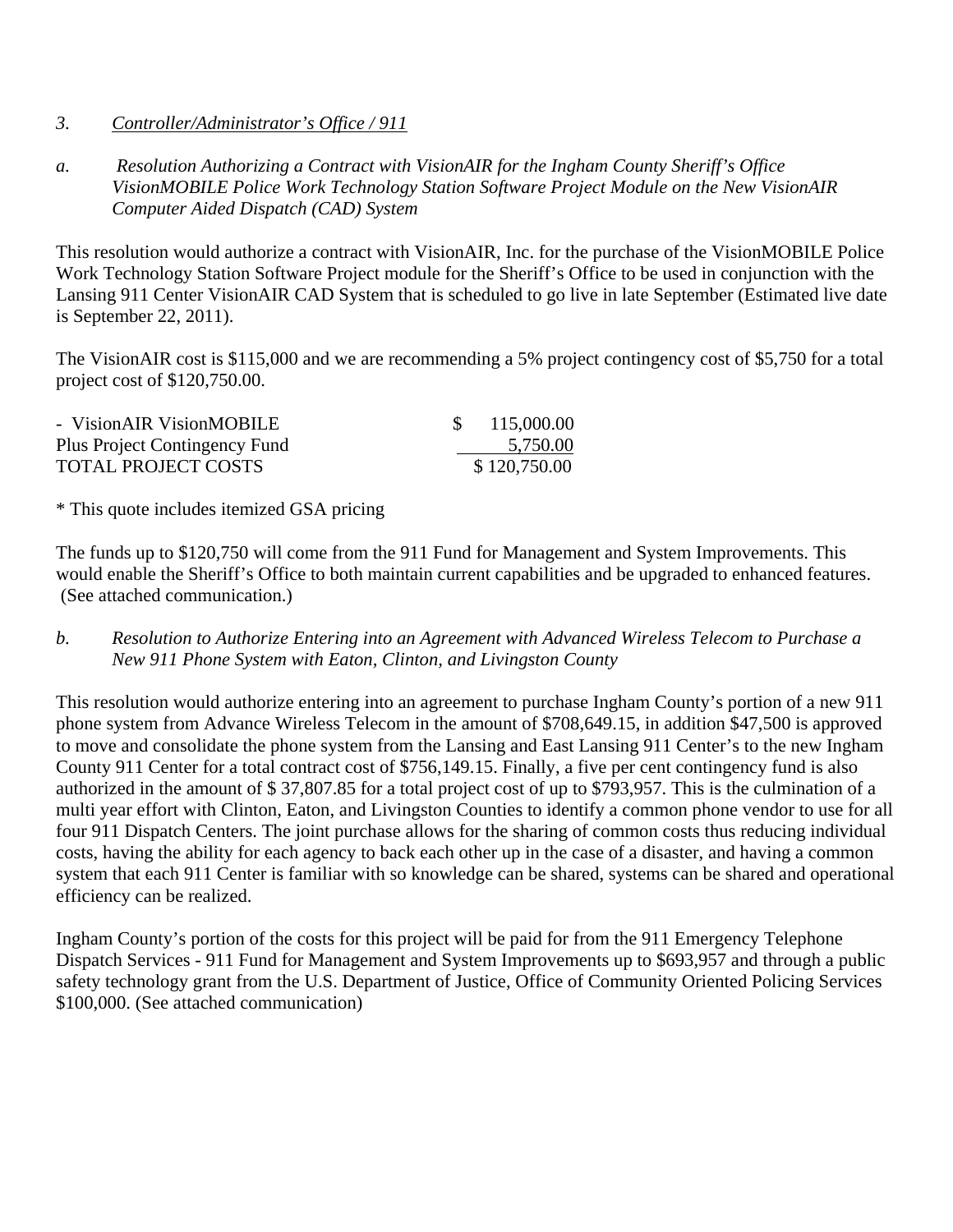### **Agenda Item 1**

<span id="page-7-0"></span>

| To:   | Mary Lannoye, Controller                  |
|-------|-------------------------------------------|
| From: | Jamie McAloon-Lampman, Director           |
| CC:   | <b>Board of Commissioners</b>             |
| Date: | August 10, 2011                           |
| Re:   | Proposal to Hire a Part-time Veterinarian |
|       |                                           |

### **Proposal to Hire a Part-time Veterinarian**

Ingham County Animal Control has historically contracted for veterinary services at the shelter to examine and treat sick and injured animals and prescribe medications. The annual renewal of the contract has always been tenuous as few, if any, applicants apply. We had persuaded a local veterinarian to apply until a more permanent vendor could be contracted; however, that permanent vendor has eluded us. Each time the position is up for renewal it struggles to attract candidates based on the wage amount, hours and contract requirements.

The current vendor (veterinarian) accepted the bid on a short term basis simply to help the shelter out. However, due to his busy practice he has expressed his desire to opt out but will continue until a replacement is found. However, he is proposing a higher rate of pay. His contract expired June 1, 2011. His proposal is double the current contract. I do not recommend extending the contract for another year.

### **ICAC PROPOSAL:**

Hire a part-time veterinarian (instead of contracting) for 20 hours per week (which is an 8 hour increase) in a supervisor (management) position. Include in the job description spaying and neutering of animals and other medical procedures to be required as part of the service conducted at the shelter at no additional cost (ICAC's surgery suite will be completed by September 2011). ICAC will have the equipment and facilities to conduct such treatments.

### **This proposal will accomplish several objectives:**

- It will fill the veterinarian position on a more permanent and stable basis and provide for additional supervision and training of animal care staff by a veterinarian
- It will increase the quality of care and provide much needed veterinary care of the high volume of sick injured and abused animals brought into the county's animal shelter.
- It will result in long term savings on funds and resources currently spent on injured animal care, surgical, spay/neuter and veterinary costs.

The current veterinary contract for 12 hours per week, \$10,823 annually. This amount has not increased since 2008 and does not include spay/neuter surgeries or veterinary visits and treatments at local veterinary clinics. Those expenses are paid separately.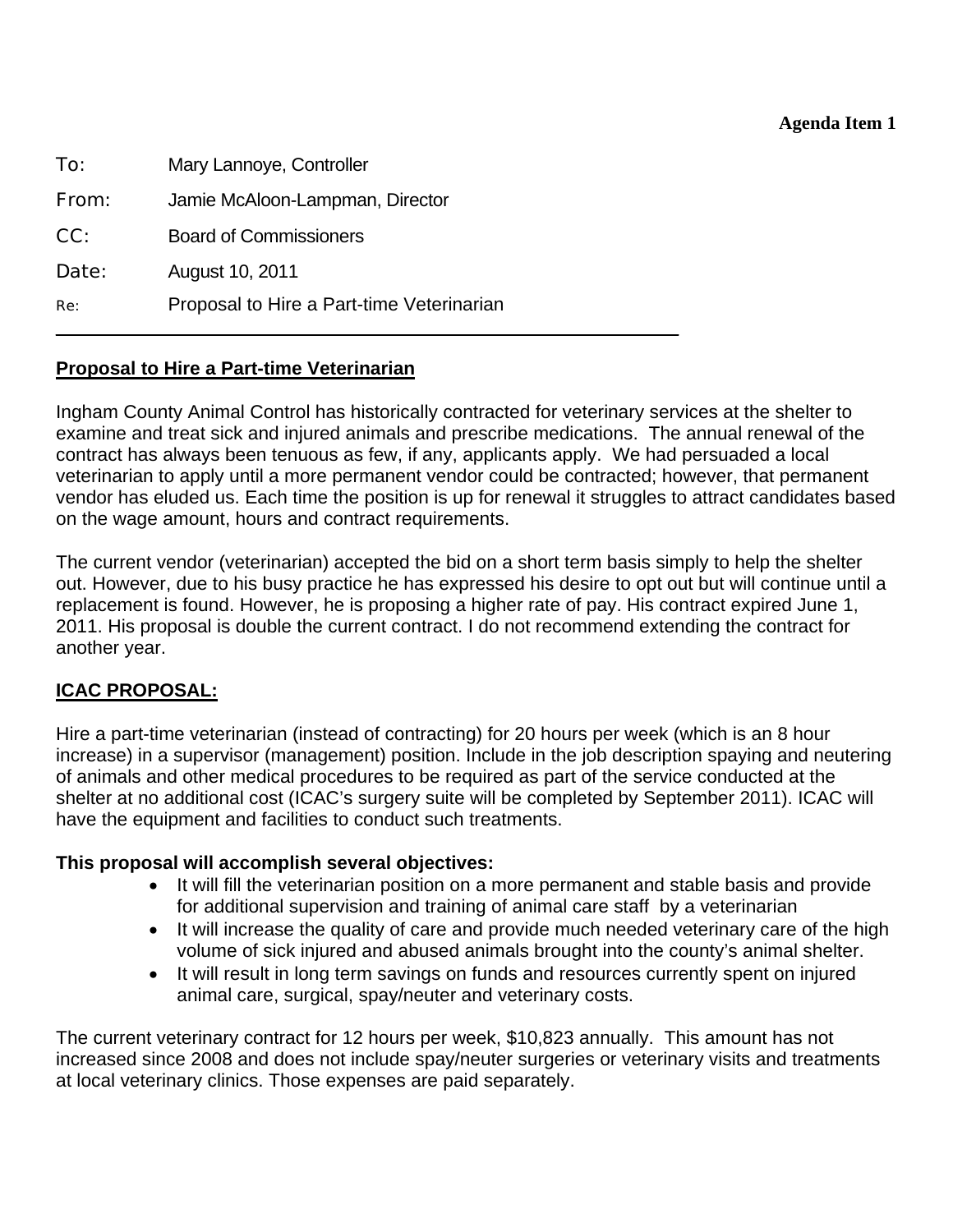The spay/neuter services average \$36,000 annually and office exams and treatments at local veterinarians average \$5000-8000. In addition, it does not include the costs of staff and department resources used to transport the animals to these clinics.

### *The contract proposed by the current vendor is for 12 hours per week of service with no spay/neuter or any other type of surgeries included.*

*Vendor's proposal for annual service at \$50 per hour, \$21,600.* 

## **ICAC Proposed Part-time Veterinary Position**

20 hours per week (includes part-time benefits). The vendor would conduct on average of 20 s/n surgeries each week or 960 animals annually. Savings would be realized as 90 percent of the animals would be spayed/neutered at the shelter greatly reducing staff and department resources used to transport animals to area clinics for exams and surgical treatments which cost the department a minimum of \$50 per office call plus the costs of the treatments.

### **Funding Source:**

*This would not require any additional funds from the General Fund.*

### **General Fund**

Shelter Veterinary Contract \$10,823 *(\$10,823 allocated for 2011 and 2012)*

Spay/Neuter Services Fund \$30,000 (*\$33,000 is budgeted for 2011 and \$30,000 for 2012)* 

Veterinary Office/Exam Fund \$5,700 *(\$5700 is currently allocated for 2011 and 2012)* 

**Total Costs Step I \$39,760 to Step 5 \$45,976** 

**I propose the position to begin at Step I for the remainder of 2011 and into 2012. There are sufficient funds remaining in these accounts to fund this position starting September 1, 2011.**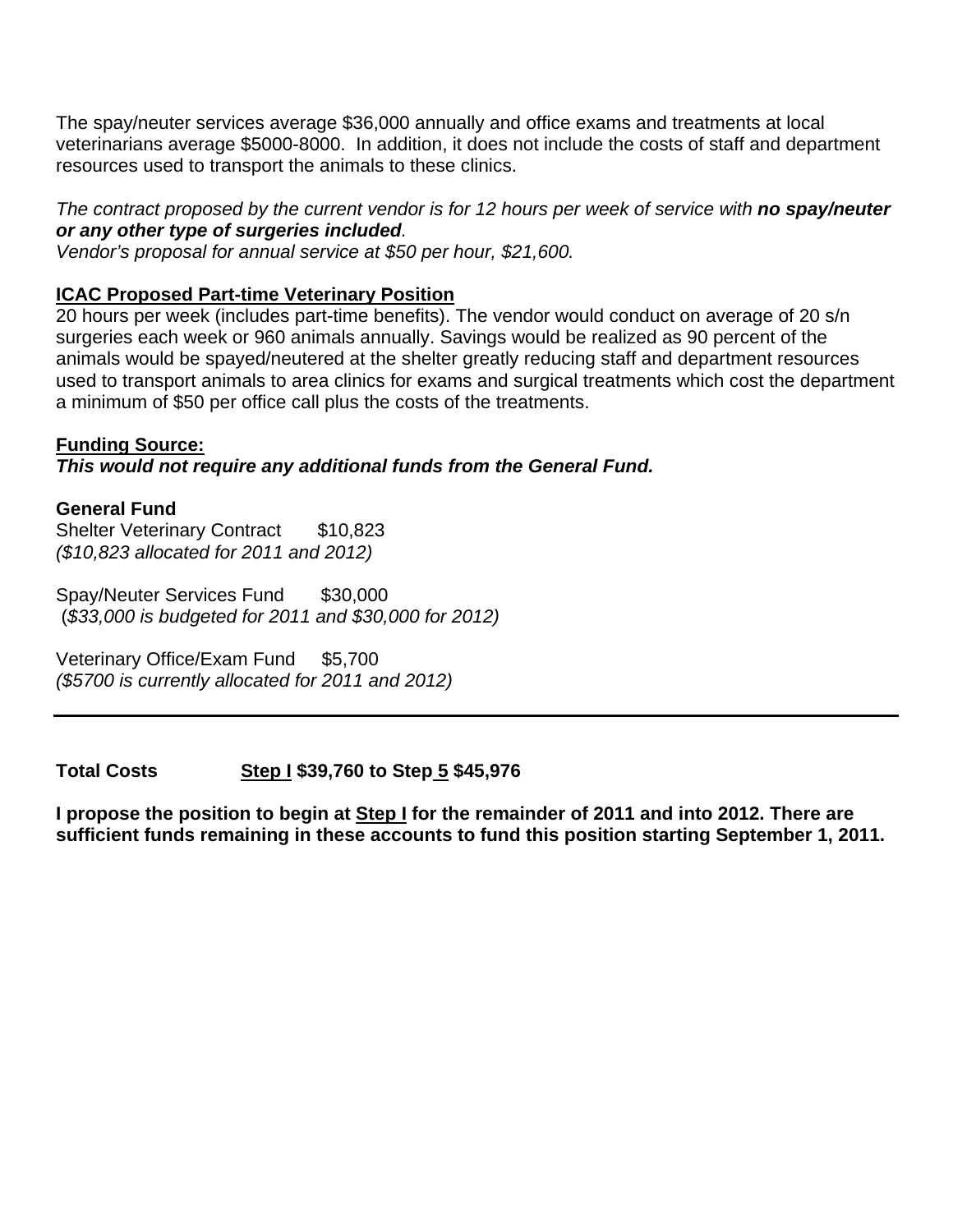Introduced by the Law Enforcement, County Services and Finance Committees of the:

### INGHAM COUNTY BOARD OF COMMISSIONERS

### **RESOLUTION TO AUTHORIZE A PART-TIME VETERINARY POSITION FOR THE PURPOSE OF ADDRESSING THE VETERINARY CARE AND SPAY AND NEUTER OF SHELTER ANIMALS AT THE ANIMAL CONTROL DEPARTMENT**

WHEREAS, the Ingham County Animal Control Department (ICAC) is dedicated to ensuring a safe environment along with clean and healthy facilities for animals, it requires adequate and necessary veterinary care and spay/neuter services to meet those needs; and

WHEREAS, each year, more-than 3,500 animals require shelter at ICAC and over 2,200 of those animals are either injured or seriously ill and require immediate veterinary attention and or over 1,500 require spay/neuter surgery; and

WHEREAS, as a result of limited resources and budget cut backs, ICAC is seeking to replace the part-time veterinary contracted position to become a part-time employee of the department to save funding and resources; and

WHEREAS, Ingham County Animal Control has for the last two postings failed to attract veterinary candidates interested in the previous part-time contracted position; and

WHEREAS, the Ingham County Animal Control Department is seeking a more permanent solution to the veterinary position by creating a part-time position that would provide increased hours of care along with inhouse surgeries; and

WHEREAS, as a result the department would conduct spay/neuter surgeries in the shelter's in-house surgery suite thus resulting in a savings to the department for surgery costs, veterinary visits and department resources; and

WHEREAS, the result would be improved care of the animals and reduced costs related care of ill and inured as well as surgeries including spay and neuter.

THEREFORE BE IT RESOLVED, that the Ingham County Board of Commissioners approves creation of a part-time shelter Veterinarian position - MCF 08, 0.5 FTE (\$39,760 - \$45,976) effective September 1, 2011 to be funded by existing budgeted funds allocated for the purpose of veterinary services contract and spay and neuter services.

BE IT FURTHER RESOLVED, the Ingham County Board of Commissioners authorizes the Controller/Administrator to make the necessary adjustments to the Ingham County Animal Control Departments Budget and Position Allocation list.

BE IT FURTHER RESOLVED, the Ingham County Board of Commissioners waives the current hiring freeze and hiring delay for this position.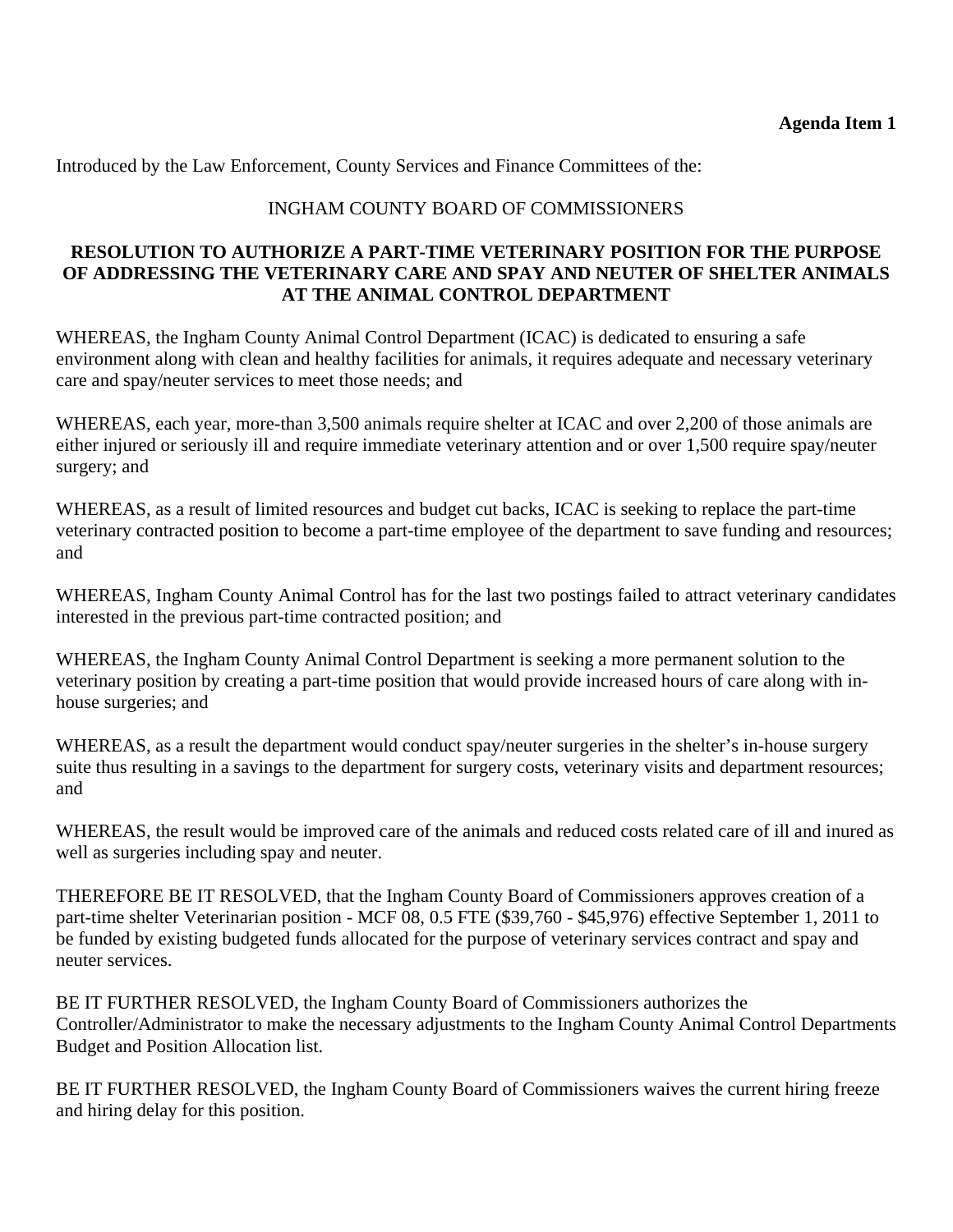### **Agenda Item 2**

<span id="page-10-0"></span>

| TO:   | Law Enforcement Committee<br><b>Finance Committee</b>                                                                                                       |
|-------|-------------------------------------------------------------------------------------------------------------------------------------------------------------|
| FROM: | Sergeant Robert Ott, Ingham County Office of Homeland Security & Emergency<br>Management                                                                    |
| DATE: | July 25, 2011                                                                                                                                               |
| RE:   | Resolution to Recommend Entering into Contract with West Shore Services, Inc. and<br>VisionAir, Inc. Utilizing Homeland Security Grant Program (HSGP) Funds |

The Ingham County Board of Commissioners previously approved through Resolution #10-379 the acceptance of FY 2009 Homeland Security Grant Program Funds, and specifically the following two grant funded projects.

- 3) Ingham County Alert & Warning Sirens Project to include (4) four sirens to be installed at the following locations: (1) Aurelius Twp, (1) Alaiedon Twp, and (2) in East Lansing
- 4) Updating VisionCAD in the Emergency Operations Center (EOC).

Since the Board of Commissioners' approval, vendors have now been identified for these two grant projects.

West Shore Services, Inc., has been selected to purchase and install 4 Alert & Warning Sirens for a total cost of \$79,600.00.

VisionAir has been selected for VisionCAD backup dispatch software in the amount of \$9,294.00.

The total cost of these two previously approved grant projects are not to exceed \$88,894.00.

I and the Ingham County Office of Homeland Security & Emergency Management will be in charge of coordinating the Alert & Warning Siren Project installation throughout Ingham County. The City of Lansing – Fiduciary Agent for the grant funds will reimburse Ingham County up to \$88,894.00 for these projects.

I recommend your approval.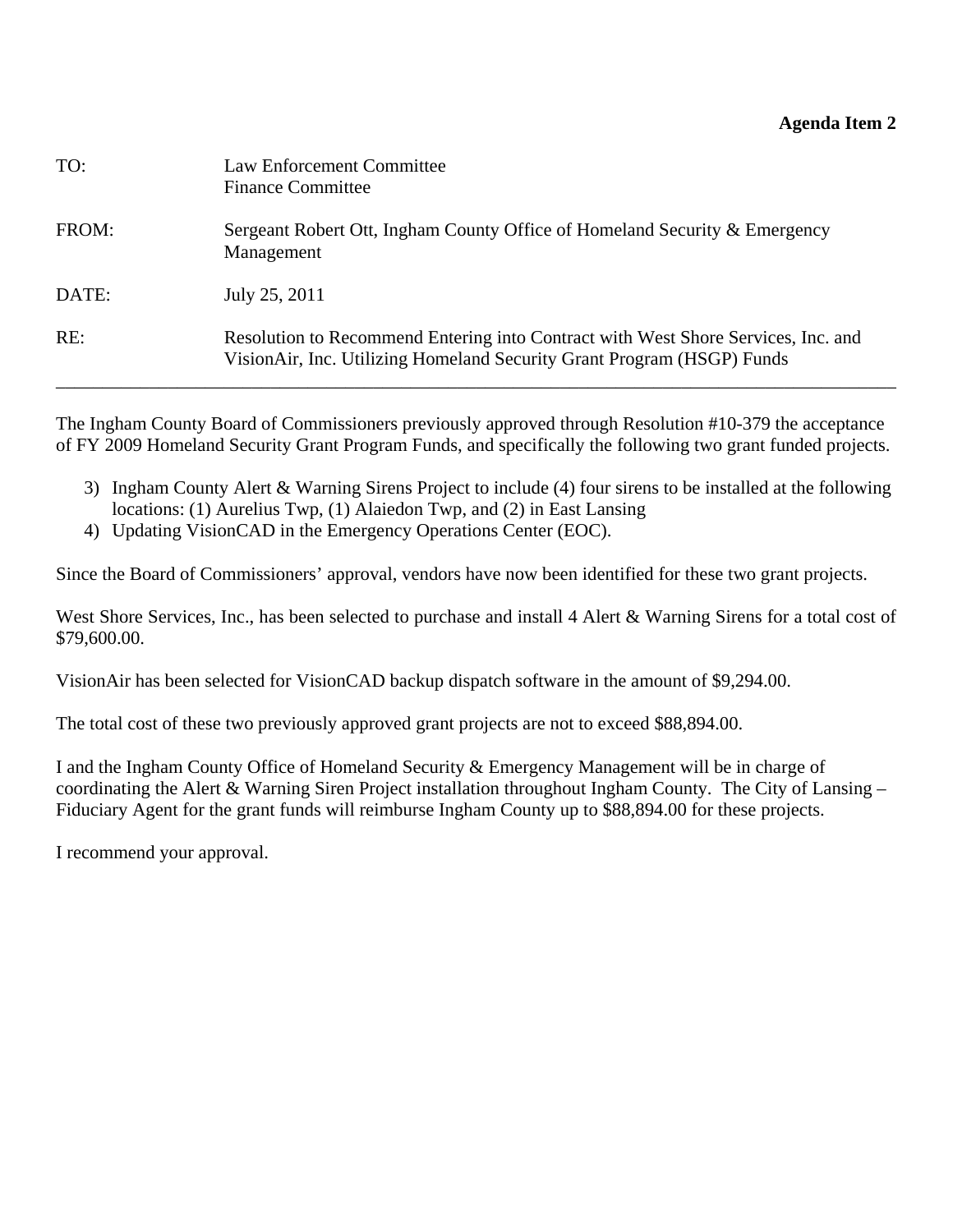Gene L. Wriggelsworth Sheriff<br>1998-1999 President



Michigan Sheriff's Association 

# 提供納遣

630 N. CEDAR STREET \* MASON, MICHIGAN 48854-1098 TELEPHONE (517) 676-2431 · FAX: (517) 676-8299 EMAIL wriggelsworth@ingham.org

June 29, 2011

Mr. James Hudgins. Ingham County Purchasing Department PO Box 319 Mason, MI 48854

### Preferred Vendor Letter RE:

This letter is in regard to the purchase of Outdoor Warning Sirens for Ingham County.

We are purchasing Outdoor Warning Sirens from West Shore Services, Inc. of Allendale, MI using funds granted to us by the US Department of Homeland Security.

I am declaring that West Shore Services, Inc. of Allendale, MI is the Preferred Vendor for the Outdoor Warning Siren needs of the County of Ingham.

The Preferred Vendor status is based on the fact that the equipment we are purchasing is compatible with the Outdoor Warning Siren system currently in use in the County. West Shore Services, Inc. was the vendor and installer of the original County system. Other vendor's equipment will not be compatible. West Shore Services, Inc. is a registered County Vendor.

If you have questions in this matter, I am available.

Respectfully

Sergeant Robert Ott, Program Manager Ingham County Sheriff's Office Office of Homeland Security and Emergency Management Mason, MI 48854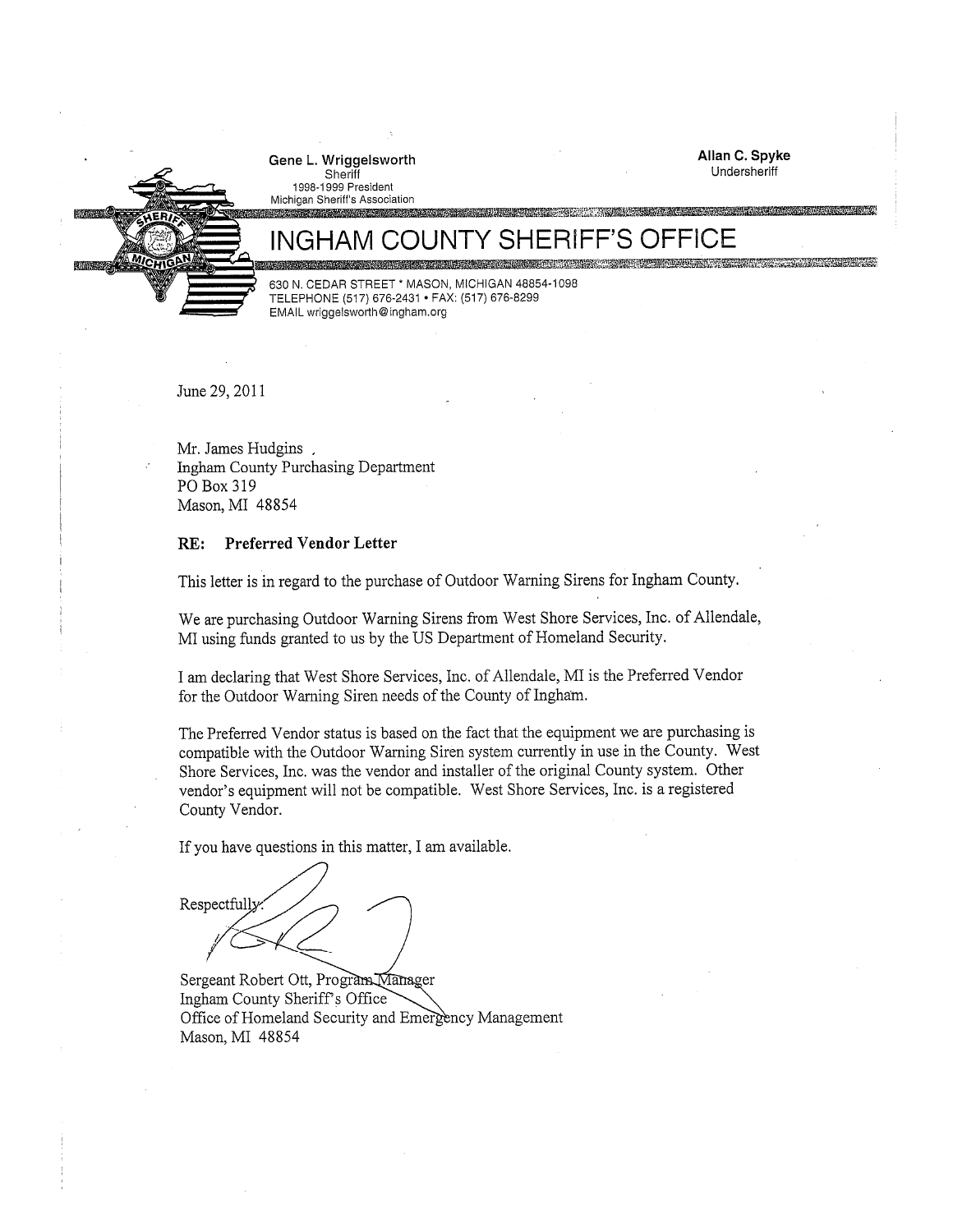FEDERAL SIGNAL Safety and Security Systems

Advancing security and well-being.

2645 Federal Signal Drive University Park, Illinois 60466-3195 708-534-3400 federalsignalpublicsafety.com

June 30, 2011

Ingham County Sheriff's Office Attn: Robert Ott 630 North Cedar Street Mason, MI 48854

Mr. Ott,

The purpose of this letter is to inform you West Shore Services is the only Authorized Reseller of Federal Signal Outdoor Warning products for Public Safety agencies in the State of Michigan.

Federal Signal Alert and Notification Systems, a division of Federal Signal Corporation, is the sole manufacturer and distributor of the Alert and Notification equipment proposed in the quotations that have been submitted by our Manufacturer Representative, West Shore Services.

The Federal two-way digital equipment provided to Ingham County by West Shore Services is compatible with the existing two-way alert/notification systems in the county.

If I can answer additional questions or provide you with any information about the FWS product line, please feel free to contact me directly. In addition, you can find information about our products on our website at http://www.federalwarningsystems.com

Regards,

Chris Lopez Sales Manager Alert & Notification Division Federal Signal Corporation (805) 509-5094 clopez@federalsignal.com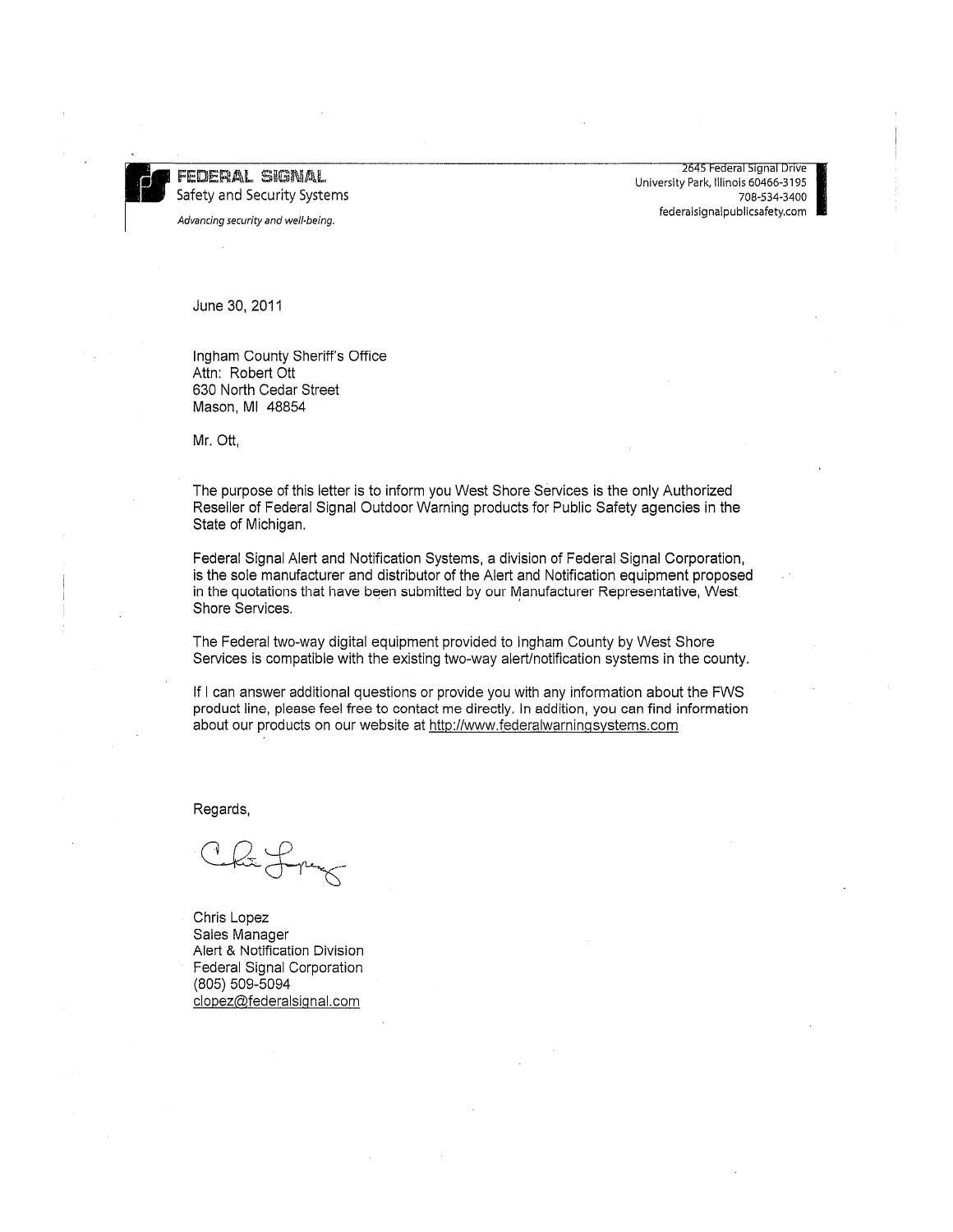Introduced by the Law Enforcement and Finance Committees of the:

### INGHAM COUNTY BOARD OF COMMISSIONERS

### **RESOLUTION TO RECOMMEND ENTERING INTO CONTRACT WITH WEST SHORE SERVICES, INC. AND VISIONAIR, INC. UTILIZING HOMELAND SECURITY GRANT PROGRAM (HSGP) FUNDS**

WHEREAS, the Ingham County Office of Homeland Security & Emergency Management has applied for and has been approved to receive grant funds from the FY2009 Department of Homeland Security (DHS), Homeland Security Grant Program (HSGP); and

WHEREAS, the purpose of these grant funds is to purchase Alert & Warning Sirens for Ingham County and VisionCAD software for Ingham County EOC dispatch console; and

WHEREAS, the Ingham County Board of Commissioners previously authorized entering into a contract with the City of Lansing, to be the fiduciary agent for the FY 2009 Homeland Security Grant Program (HSGP); and

WHEREAS, vendors a have now been identified for these grant projects.

THEREFORE BE IT RESOLVED, that the Ingham County Board of Commissioners authorizes entering into contracts with West Shore Services, Inc., in the amount of Seventy nine thousand six hundred dollars (\$79,600.00) for the purchase of (4) Four Alert & Warning Sirens and with VisionAir for VisionCAD backup dispatch software in the amount of Nine thousand two hundred and ninety four dollars (\$9,294.00) at a total cost of the two projects not to exceed \$88,894.00.

BE IT FURTHER RESOLVED, that the Ingham County Board of Commissioners authorizes the Board Chairperson and the County Clerk to sign any necessary subcontract or purchase documents that are consistent with this resolution and approved as to form by the County Attorney.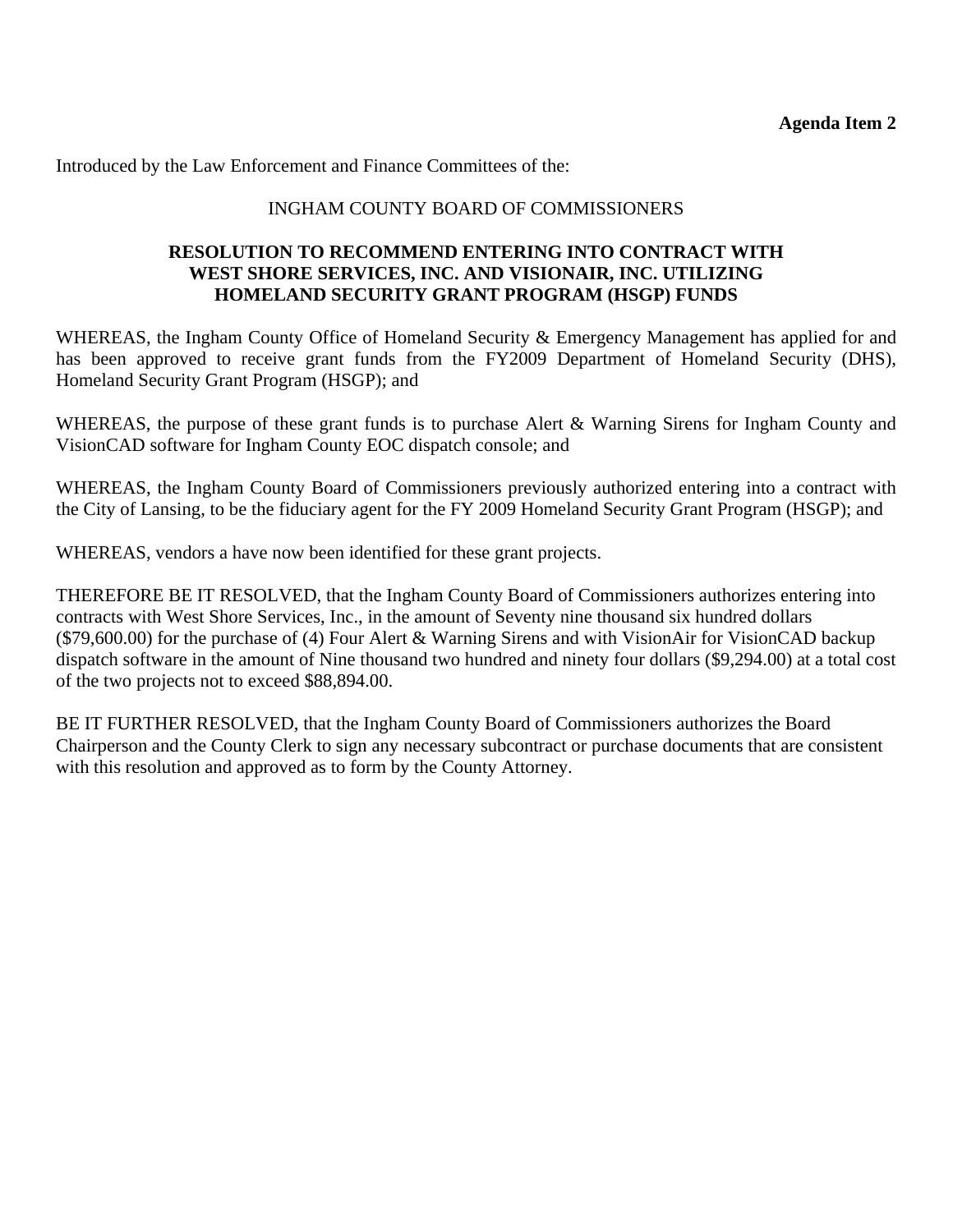### **Agenda Item 3a**

<span id="page-14-0"></span>

| TO:   | LE Committee<br><b>Finance Committee</b>                        |
|-------|-----------------------------------------------------------------|
| FROM: | John Neilsen, Ingham County Deputy Controller                   |
| DATE: | July 27, 2011                                                   |
| RE:   | VisionMOBILE Police Work Technology Station<br>Software Project |

The Board of Commissioners earlier this year approved the VisionAIR CAD System as the solution to a integrated 911 CAD System for the new Ingham County 911 Center. The East Lansing 911 Center has been using the VisionAIR CAD system since 2007.

Therefore, the current Motorola Printrack CAD system utilized for the police agencies that are being dispatched through the Lansing 911 Center will be phased out as we transition to the new VisionAIR CAD system. The Sheriff's Office, like the other Police Departments being served by the Lansing 911 Center, have been using a Core Technology System that was integrated into the Motorola Printrack CAD system that allowed patrol officers in the vehicles to have certain communication features through their laptops that include the ability to view what other public safety units on the system are doing, what calls they are on, and where the are located. In addition, the vehicles can communicate with dispatch both on calls for service and other police matters as well as car to car digital communication. All Police Departments including the Sheriff's Office currently using this feature will lose this ability through the Core Technology System/Motorola CAD when Lansing goes live to the VisionAIR CAD System. However, Lansing PD and the balance of the Lansing 911 Center serviced Police Departments may retain these current features and be upgraded to enhanced features by going to an available VisionMOBILE Police Work Technology Station Software Project module on the new VisionAIR CAD system.

The enhanced features include:

- 1) Automated vehicle locator systems (AVL) that enables the 911 Center dispatch and all vehicles logged onto the system to see where the vehicles are located.
- 2) A mapping feature allows dispatch to send a map that shows officers where calls for service are located at.
- 3) The Departments will also have available Vision field based reporting (FBR) allowing report writing from the patrol vehicle.

Lansing Police Department is funding their cost for this module through a grant program and will go live with no interruption in service at the end of September. Lansing Township Police Department also is going live this year leaving the Ingham County Sheriff's Office, Stockbridge, and Leslie, as the only local Police Departments not using the system. The Michigan State Police local post is looking at options for funding this system internally.

The Departments being serviced by the East Lansing Dispatch Center, East Lansing Police Department, Michigan State University DPS, and Meridian Township Police Department have had this feature since 2007 which was financed through a COPS IT grant and matched with 911 Funds.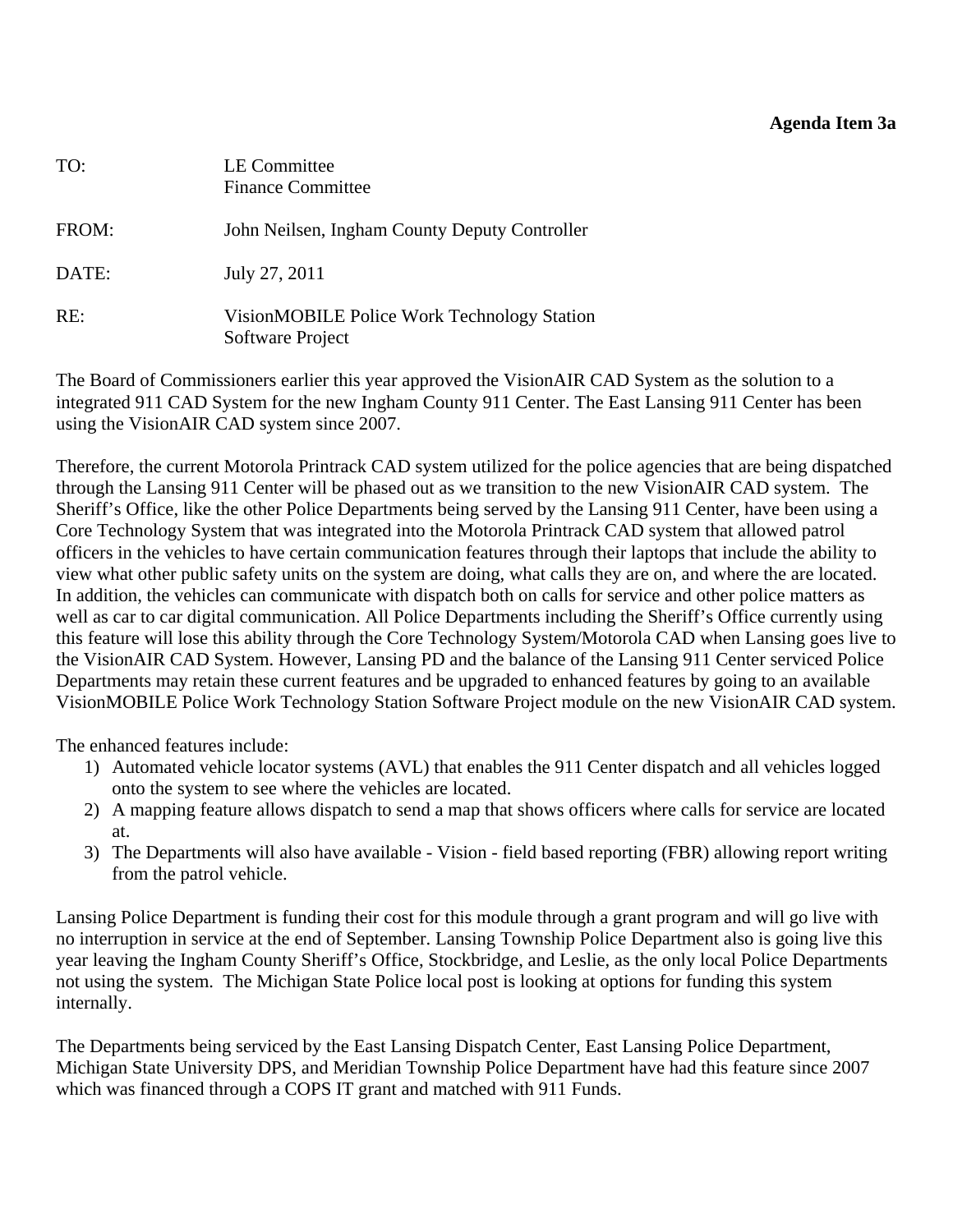This resolution will authorize a contract with VisionAIR for the purchase of the VisionMOBILE Police Work Technology Station Software Project module for the Sheriff's Office to be used in conjunction with the Lansing 911 Center VisionAIR CAD System that is scheduled to go live in late September (Estimated live date is September 22, 2011).

The VisionAIR cost is \$115,000 and we are recommending a 5% project contingency costs of \$5,750 for a total project cost of \$120,750.00.

| - VisionAIR VisionMOBILE      | 115,000.00   |
|-------------------------------|--------------|
| Plus Project Contingency Fund | 5,750.00     |
| <b>TOTAL PROJECT COSTS</b>    | \$120,750.00 |

\* This quote includes itemized GSA pricing

The funds up to \$120,750 will come from the 911 Fund for Management and System Improvements.

The Sheriff's office has applied for a JAG grant that may make up to \$44,000 available for this project. If we are successful in getting this grant award those funds would be used for this project and reduce the use of 911 funds by a like amount. We hope to have notice on this grant award by around the first of September.

I recommend this resolution for adoption.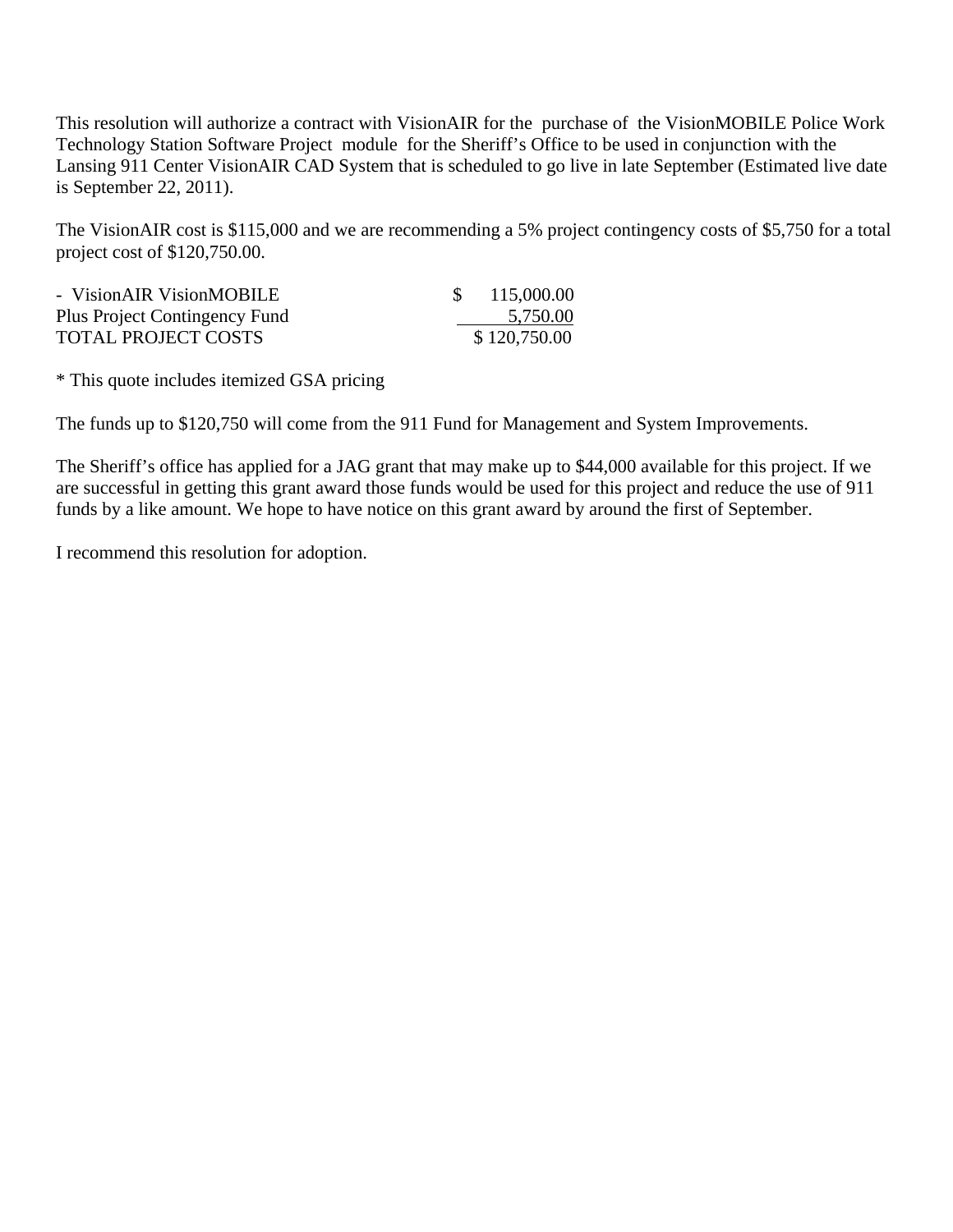Introduced by the Law Enforcement and Finance Committees of the:

### INGHAM COUNTY BOARD OF COMMISSIONERS

### **RESOLUTION AUTHORIZING A CONTRACT WITH VISIONAIR FOR THE INGHAM COUNTY SHERIFF'S OFFICE VISIONMOBILE POLICE WORK TECHNOLOGY STATION SOFTWARE PROJECT MODULE ON THE NEW VISIONAIR COMPUTER AIDED DISPATCH (CAD) SYSTEM**

WHEREAS, the Ingham County Board of Commissioners has established a 911 Emergency Telephone Dispatch Services Fund for Management and System Improvements to the County emergency dispatch system; and

WHEREAS, the Ingham County Board of Commissioners previously authorized through Resolution #07-182 an appropriation from the 911 Emergency Telephone Dispatch Services - 911 Fund for Management and System Improvements fund to match the federal COPS grant amount of \$130,125, for a grand total of \$245,448.03 to VisionAIR for the East Lansing 911 Center CAD System; and

WHEREAS, the Ingham County Board of Commissioners previously authorized through Resolution #11-30 an appropriation up to \$540,053 from the 911 Emergency Telephone Dispatch Services - 911 Fund for Management and System Improvements fund to migrate the current Lansing CAD System over to the integrated VisionAIR CAD System solution currently in place at the East Lansing 911 Center to include a APCO 911 Advisor software/maintenance third party purchase with APCO Institute to automate their Emergency Medical Dispatch (EMD) programs and a project Contingency fund; and

WHEREAS, this integrated and upgraded CAD system will be migrated over to be used as one unified CAD System at the new Ingham County Consolidated Dispatch Facility; and

WHEREAS, the Ingham County Sheriff's Office is recommending approval of a contract with VisionAIR for the purchase of the VisionMOBILE Police Work Technology Station Software Project module for the Sheriff's Office to be used in conjunction with the Lansing 911 Center VisionAIR CAD System that is scheduled to go live in late September; and

WHEREAS, this project will maintain the Ingham County Sheriff's Office patrol officers current functionality to communicate with dispatch both on calls for service and other police matters as well as car to car digital communication; and

WHEREAS, this project will enhance the Ingham County Sheriff's Office patrol officer's current functionality by adding new features including:

- Automated vehicle locator systems (AVL) that enables the 911 Center dispatch and all vehicles logged onto the system to see where the vehicles are located.

- A mapping feature allows dispatch to send a map that shows officers where calls for service are located at.

- The Departments will also have available - VisionFBR - field based reporting (FBR) allowing report writing from the patrol vehicle.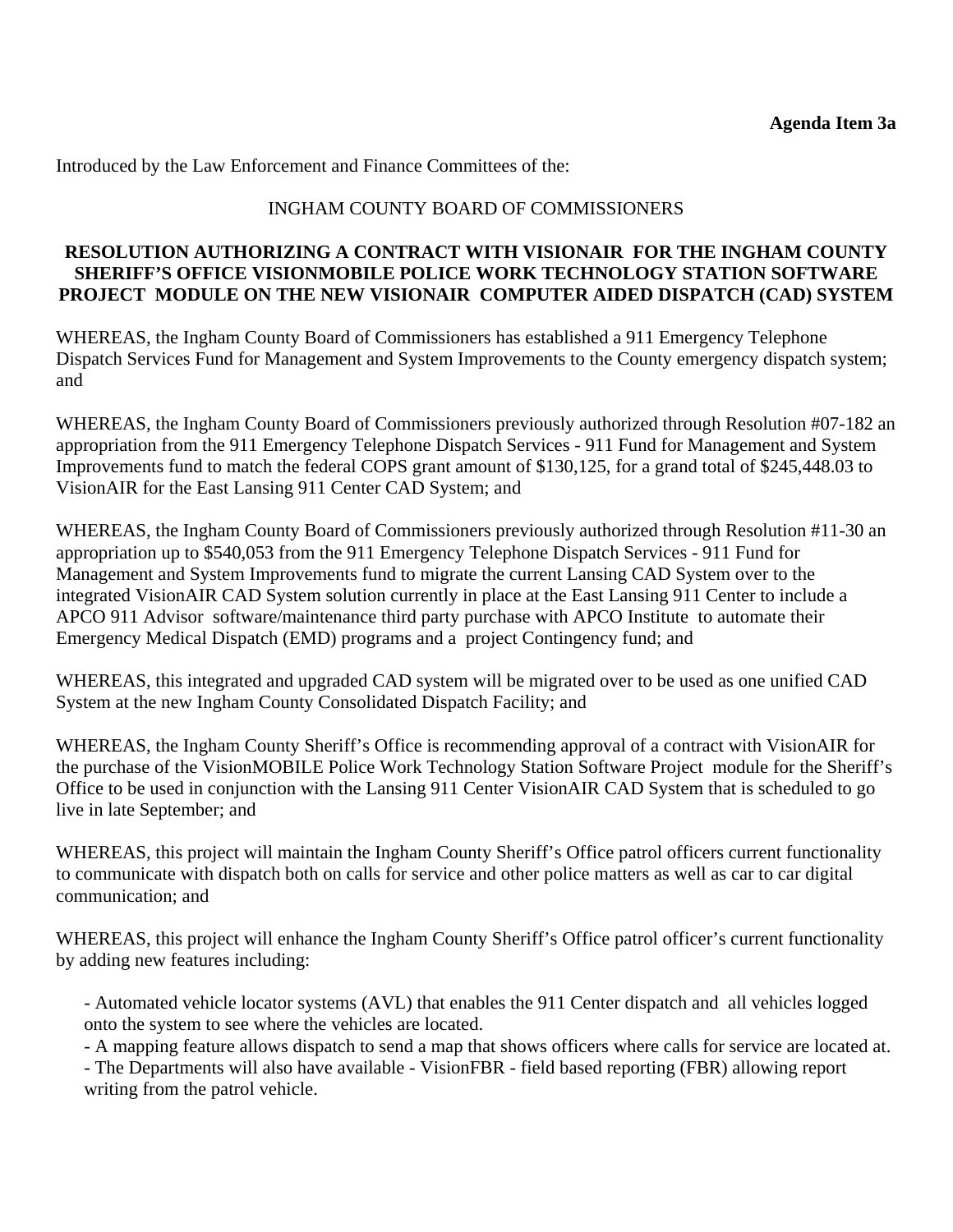THEREFORE BE IT RESOLVED, that the Ingham County Board of Commissioners authorizes a contract up to \$ 115,000 with VisionAIR for the purchase of the VisionMOBILE Police Work Technology Station Software Project module for the Sheriff's Office to be used in conjunction with the Lansing 911 Center VisionAIR CAD System along with a Project Contingency fund of \$5,750 for a total project cost of \$120,750.

BE IT FURTHER RESOLVED, that the Ingham County Board of Commissioners authorizes an appropriation of up to \$120,750 from the 911 Emergency Telephone Dispatch Services - 911 Fund for Management and System Improvements for this project.

BE IT FURTHER RESOLVED, that the Chairperson of the Ingham County Board of Commissioners and the County Clerk are authorized to sign any Software license agreement/purchase documents with VisionAIR and as well as any subcontracts with Lansing consistent with this resolution and approved as to form by the County Attorney.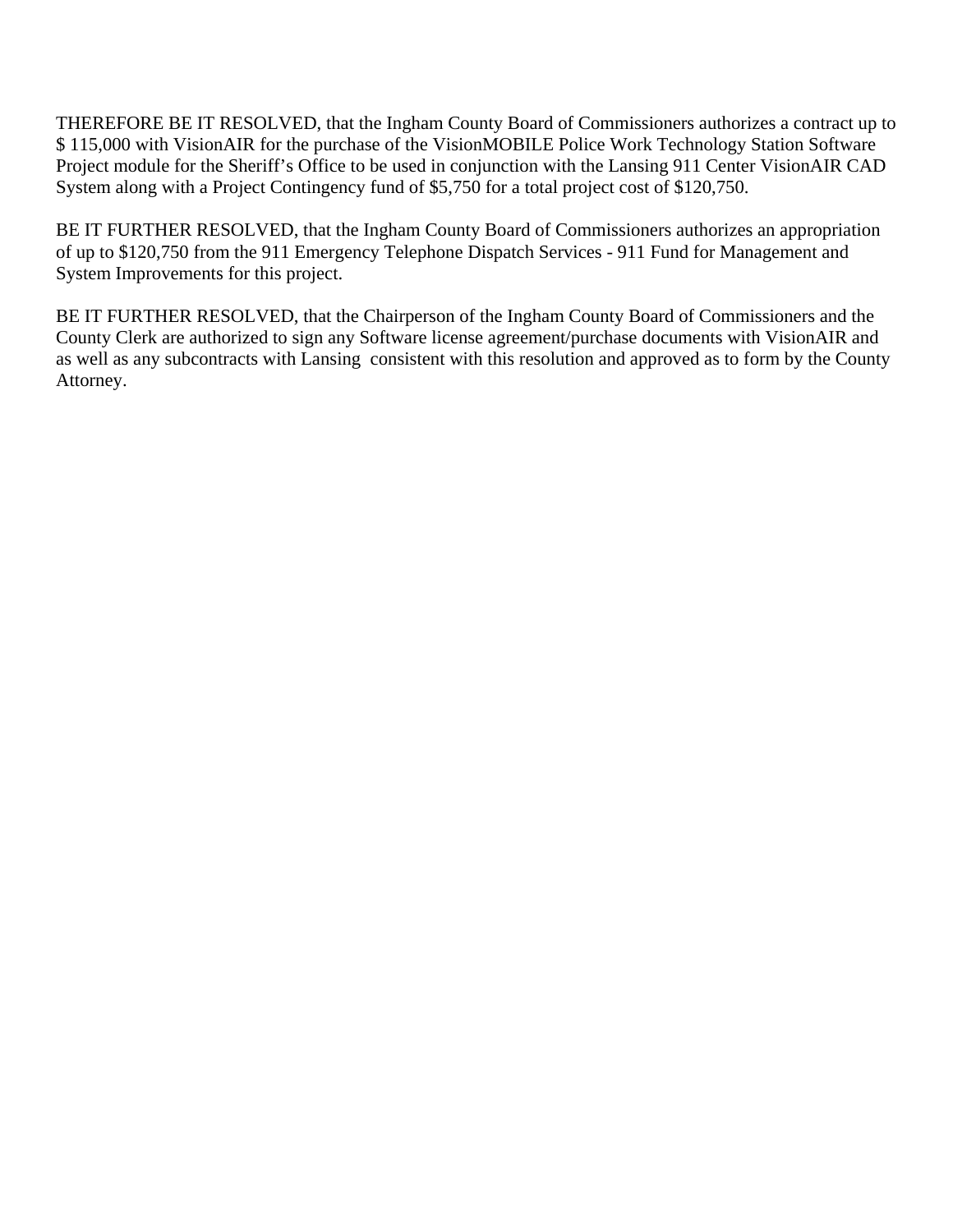<span id="page-18-0"></span>To: Ingham County Board of Commissioners From: Tom Shewchuk CC: John Neilsen Date: August 3, 2011 Re: New 911 Phone System

### Dear Commissioners,

In 2009, the 911 Directors and IT Directors from Eaton, Clinton, Livingston and Ingham County met to discuss the need to replace their current 911 phone system. All counties utilized the same or a similar phone system that are all in need of replacement due to their age and the ability for future support/maintenance. Instead of each county purchasing their own phone system the group established a consortium to pursue the purchase of a phone system for all 4 counties. The advantages for Ingham County as well as the other counties are sharing common costs thus reducing individual costs, having the ability for each agency to back each other up in the case of a disaster, and having a common system that each Public Safety Answering Point (PSAP) is familiar with so knowledge can be shared, systems can be shared and operational efficiency can be realized.

The costs for each county vary based on the number of dispatchers and the vendor selected is Advance Wireless Telecom. Shared costs among all counties are prorated and included in each counties cost below:

- Clinton County \$277,952.26
- Eaton County \$382,058.79
- Livingston County \$312,329.96
- Ingham County \$708,649.15

In addition to Ingham County's portion of the project we are requesting a 5% contingency and the approval for the cost to move the new phone system from the Lansing PSAP to the new PSAP. The cost for these services is below along with the potential total cost of the project:

- 5% Contingency \$37,807.85
- Phone system move to new PSAP \$47,500.00
- **Total Ingham County Cost \$793,957.00**

All individual phone systems will be implemented in the county's respective PSAP and connected as one system for backup and redundant purposes in the case of a disaster. The cost for this project will come from the 911 Emergency Telephone Dispatch Services 911 Fund for Management and System Improvements Fund and \$100,000 will come from a COPS grant.

Thank you in advanced for your consideration on this collaborative effort and very important public safety project. If you have any questions please feel free to contact me at 517-676-7371.

Sincerely,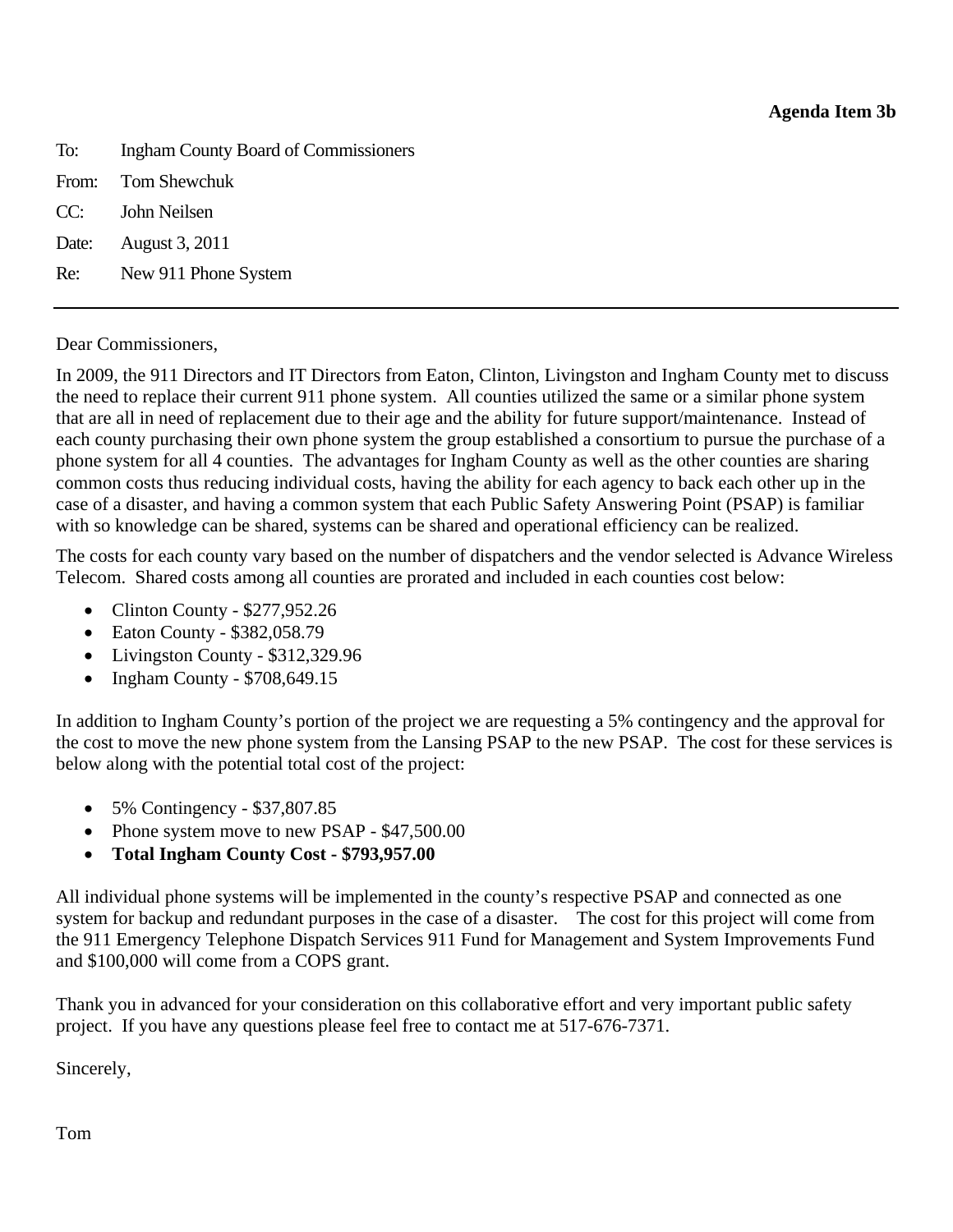Introduced By Law Enforcement and Finance Committees of the:

### INGHAM COUNTY BOARD OF COMMISSIONERS

### **RESOLUTION TO AUTHORIZE ENTERING INTO AN AGREEMENT WITH ADVANCED WIRELESS TELECOM TO PURCHASE A NEW 911 PHONE SYSTEM WITH EATON, CLINTON, AND LIVINGSTON COUNTY**

WHEREAS, Ingham, Eaton, Clinton, and Livingston counties are all in need of a replacement 911 phone system; and

WHEREAS, Resolution #09-317 authorized the County Controller/Administrator to pursue an intergovernmental agreement with Eaton, Clinton, and Livingston counties in order to share the cost of the new 911 phone system; and

WHEREAS, Resolution #10-284 authorized entering into the intergovernmental agreement; and

WHEREAS, the new 911 phone system will be implemented into the current City of Lansing PSAP and be migrated to the new Ingham County consolidated 911 PSAP and serve as a peer and backup to Eaton, Clinton, and Livingston counties; and

WHEREAS, Ingham County was previously awarded \$100,000 towards the cost of purchasing hardware for a new IP-Based Phone System for the new consolidated 911 Center through a public safety technology grant from the U.S. Department of Justice, Office of Community Oriented Policing Services; and

WHEREAS, the proposed cost for the Ingham County portion of the new 911 phone system is \$756,149.15 with a 5% contingency fund being recommend; and

WHEREAS, the total cost of the new 911 phone system project is not to exceed \$793,957.

THEREFORE BE IT RESOLVED, that the Ingham County Board of Commissioners do hereby authorize entering into an agreement to purchase Ingham County's portion of a new 911 phone system from Advance Wireless Telecom in the amount of \$708,649.15, in addition \$47,500 is approved to move and consolidate the phone system from the Lansing and East Lansing 911 Center's to the new Ingham County 911 Center for a total contract cost of \$756,149.15.

BE IT FURTHER RESOLVED, that the Ingham County Board of Commissioners authorizes a five per cent contingency fund in the amount of \$37,807.85 for a total project cost of up to \$793,957.

BE IT FURTHER RESOLVED, that the Ingham County Board of Commissioners authorizes an appropriation of up to \$693,957 from the 911 Emergency Telephone Dispatch Services - 911 Fund for Management and System Improvements for this project to be used in conjunction with the \$100,000 in grant funds.

 BE IT FURTHER RESOLVED, that the Controller/Administrator is authorized to make any necessary budget adjustments consistent with this resolution.

BE IT FURTHER RESOLVED, that the Chairperson of the Ingham County Board of Commissioners and the County Clerk are authorized to sign any contract /purchase documents as well as any subcontracts with Lansing and East Lansing consistent with this resolution and approved as to form by the County Attorney.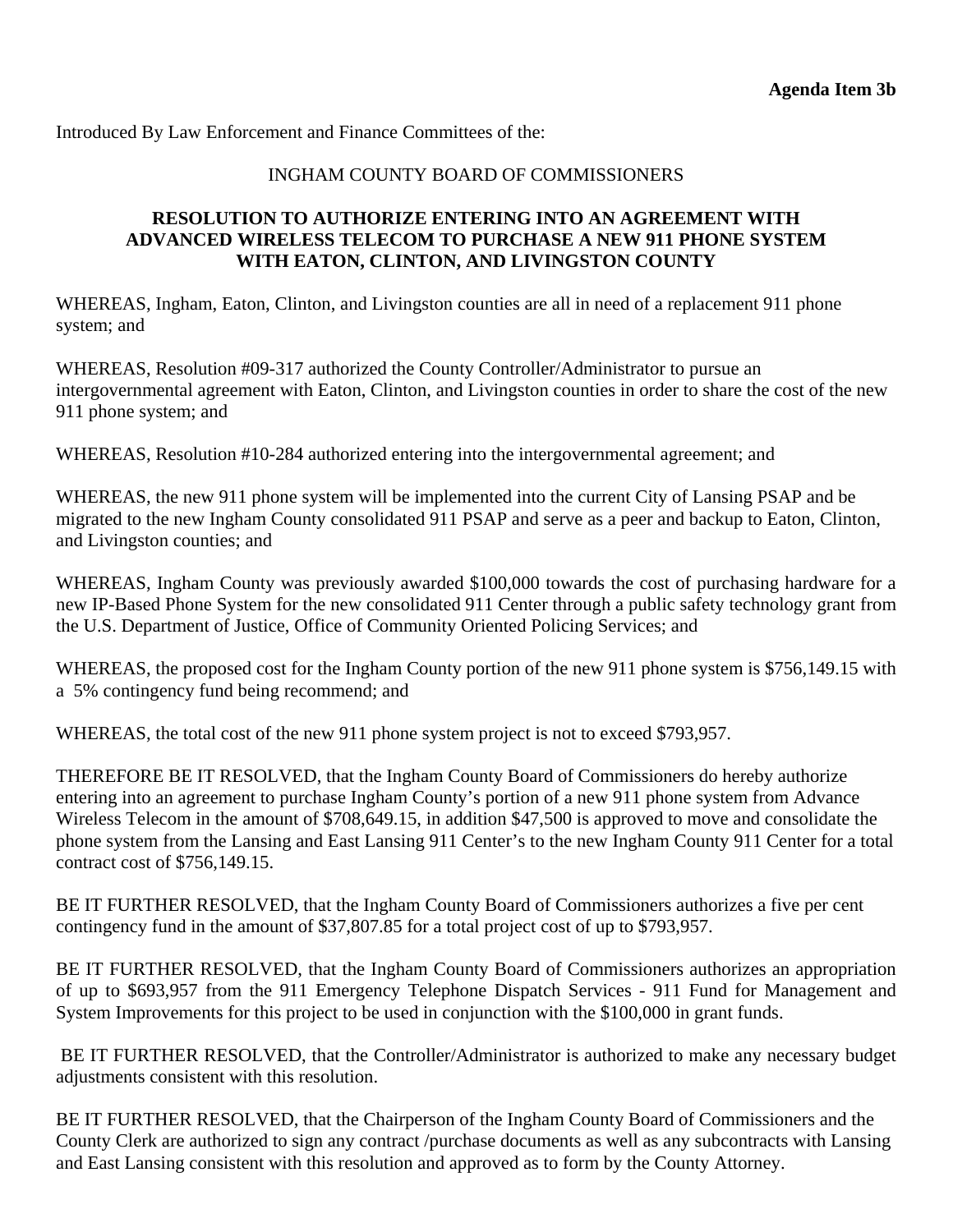AGENDA ITEM #

RECEIVED

<span id="page-20-0"></span>608 Harper Rd, Mason, MI 48854

June 28, 2011

Ingham County Board of Commissioners Ingham County Courthouse P.O. Box 319 Mason, MI 48854

Dear Commissioners,

We are writing to you as volunteer members of the Ingham County Animal Control (ICAC) steering committee. We wanted to inform you about the numerous programs ICAC has developed over the past few years to improve the well-being of homeless animals in our community.

ICAC is not one of those animal control agencies where stray animals are brought in, held for the legally mandated time, and euthanized if not claimed. Rather, there are numerous programs that make ICAC far from the bare minimum, due in large part to contributions and support from volunteers and donors. First, the agency operates an animal shelter that takes in, houses, feeds, gives veterinary care to, and adopts out hundreds of animals each year. In 2010 3,400 animals came through the shelter, of which 1,215 were adopted and 355 were redeemed by their owners. Great pains are taken to ensure that as many as possible adoptable animals are found a home and not euthanized due to space constraints. Animals that are deemed adoptable are made available for adoption into a home. Available animals are advertised on the IGAC website, Petfinder, and other animal adoption sites. Further, a group of dedicated volunteers is primarily responsible for the four mobile adoption events that take place in local pet stores every month.

There are a large number of ICAC volunteers who have been through training and who volunteer their time at the shelter. Some of these volunteers are extremely dedicated and spend several hours each week volunteering in various capacities. Without the volunteers ICAC could not put on all the events it currently does. Volunteers range from children who put on fundraising garage sales to retired people who spend several days a week helping out the busy staff at the shelter. Volunteers also run community outreach programs where the work of ICAC is highlighted in the community.

In the last few years ICAC also has also established a very active foster program. This allows more animals to be housed than could be kept in the shelter alone and is invaluable in socializing animals and helping animals that do very poorly in a shelter environment. It also reduces the amount of time needed by staff to care for sick, very young, orphaned, or injured animals, since they are the ones most likely to go into foster care. Animals that have been in foster homes end up being much more adoptable because of their time in a home. ICAC foster parents go above and beyond to care for these animals.

ICAC also, in an attempt to reduce the excess unwanted pet population in Ingham County, operates several spay/neuter clinics, including the Pit Stop Program specifically for pit bulls. Bull terriers and bull terrier mixes make up 60-70% of the dogs taken into ICAC each year. Many low income county residents would not be able to afford to have their pets spayed or neutered without these programs, which would only exacerbate the pet overpopulation problem. ICAC is currently having a surgery suite